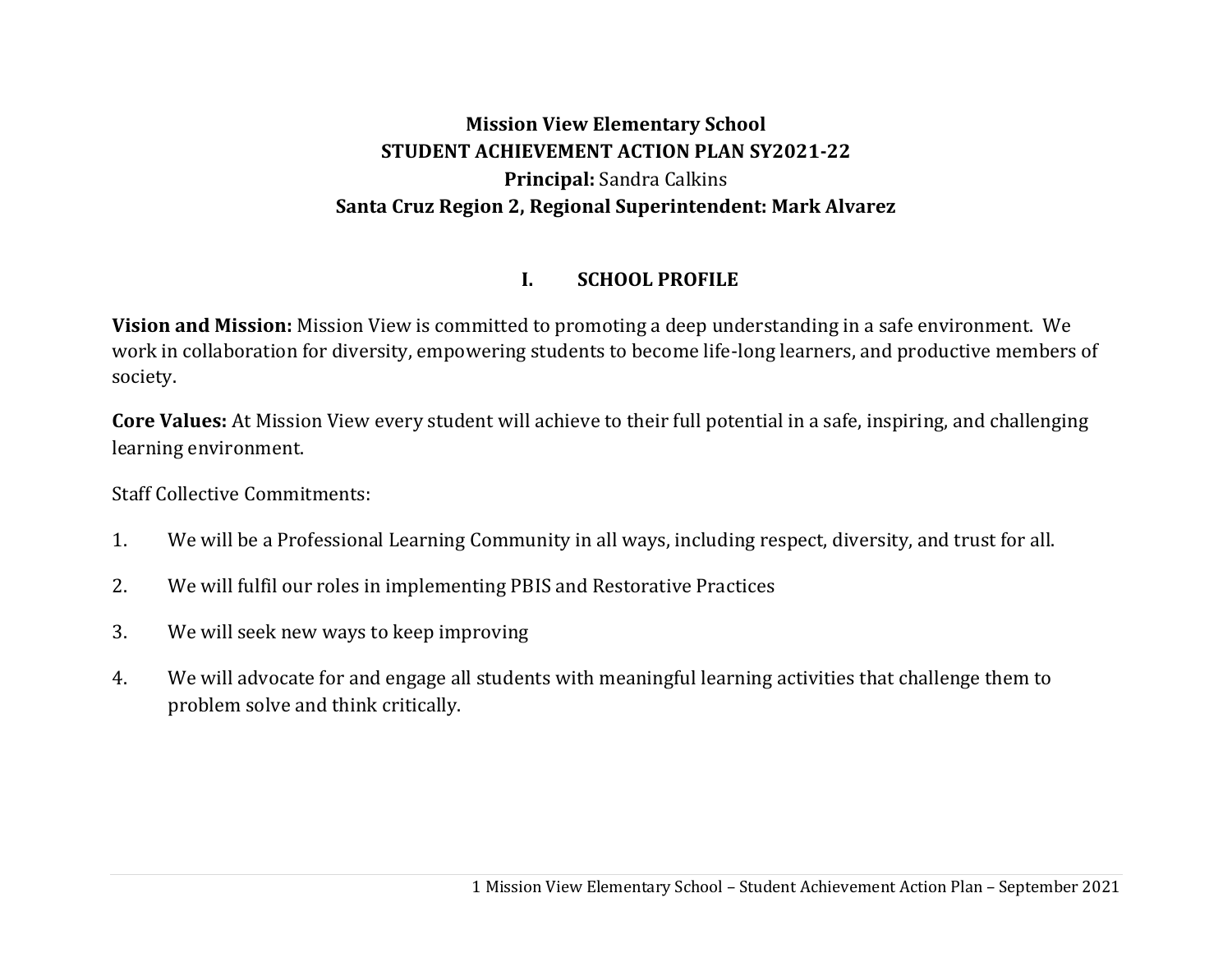### **Impact of COVID on instruction**

According to Tai et al., (2021), 'the coronavirus disease 2019 (COVID-19) pandemic has disproportionately affected racial and ethnic minority groups, with high rates of death in African American, Native American, and LatinX communities…Minority groups are disproportionately affected by chronic medical conditions and lower access to healthcare that may portend worse COVID-19 outcomes. Furthermore, minority communities are more likely to experience living and working conditions that predispose them to worse outcomes. Underpinning these disparities are long-standing structural and societal factors that the COVID-19 pandemic has exposed.'

From March 2020 to March 2021, TUSD provided instruction remotely during the height of the COVID-19 outbreak. Although almost all students experienced learning loss, families in economic hardship with fewer available resources such as childcare and/or adult supervision, a quiet place to study at home, connectivity issues, shared devices, etc. were even more negatively affected academically by remote instruction.

| Impact of COVID-19 and Learning Loss: TUSD Students in Grades 3 - 8 Percent Proficient on |                                       |         |                 |                      |         |         |                  |  |
|-------------------------------------------------------------------------------------------|---------------------------------------|---------|-----------------|----------------------|---------|---------|------------------|--|
|                                                                                           | State Testing Broken by USP Ethnicity |         |                 |                      |         |         |                  |  |
|                                                                                           | Math<br><b>ELA</b>                    |         |                 |                      |         |         |                  |  |
|                                                                                           | 2018-19                               | 2020-21 | <b>ELA Loss</b> |                      | 2018-19 | 2020-21 | <b>Math Loss</b> |  |
| African Am.                                                                               | 28%                                   | 17%     | $-11%$          |                      | 24%     | 9%      | $-15%$           |  |
| Hispanic                                                                                  | 30%                                   | 20%     | $-10%$          | 27%<br>10%<br>$-17%$ |         |         |                  |  |
| White                                                                                     | 48%                                   | 39%     | $-9%$           |                      | 46%     | 27%     | $-19%$           |  |

#### **Estimated Time to Reach a C Letter Grade**

The current ADE school grade is a D. The state has initiated a new state test and has also adjusted the state accountability model. The impact of these changes is unknown and consequently, the estimated time to improve the state letter grade determination may need some flexibility. The academic goals for subgroups and for the entire school are both realistic and rigorous. With these state considerations in mind, the estimated time for Mission View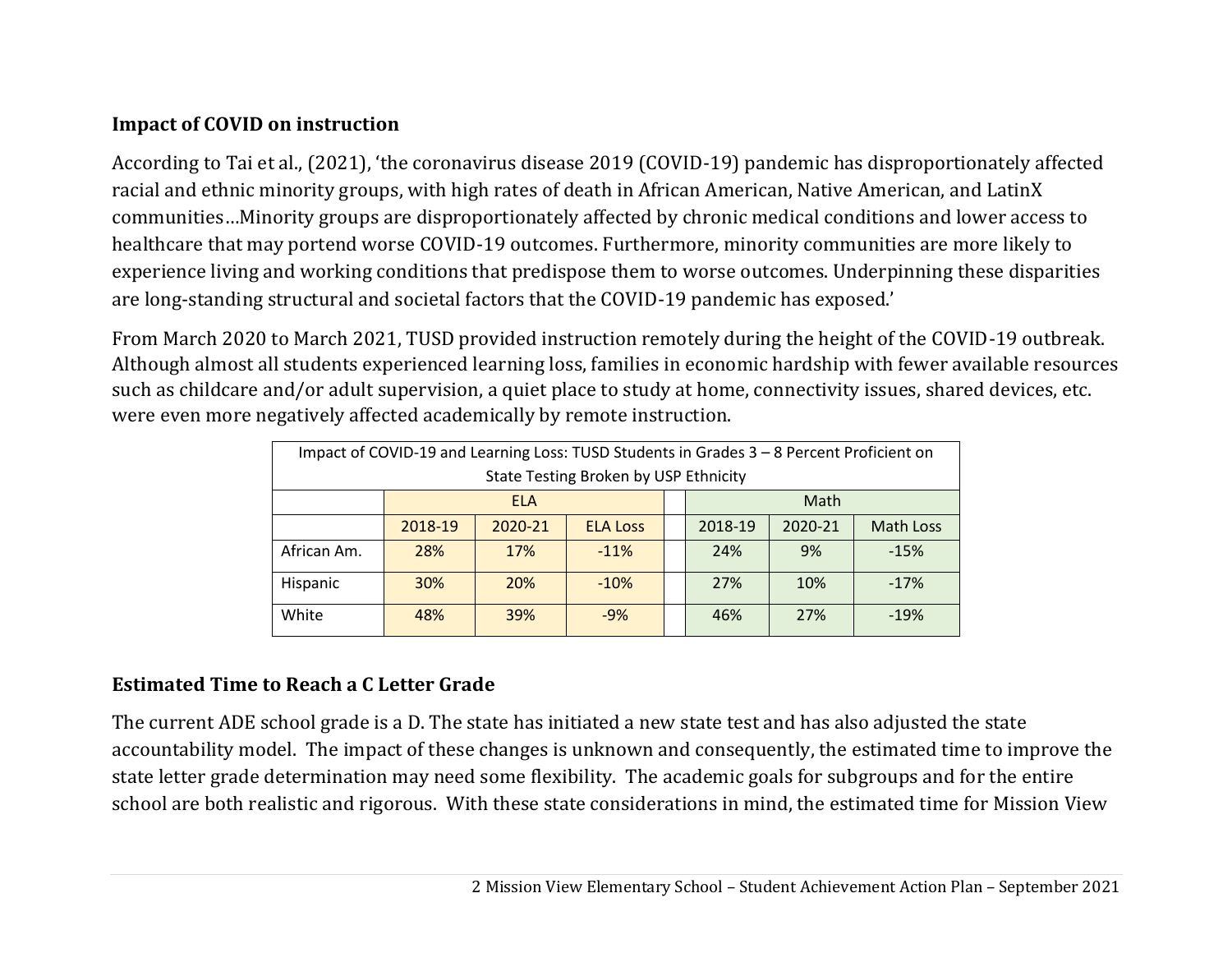to increase its letter grade from a D to a C could be one year or two years depending on changes to the test and the letter grade model.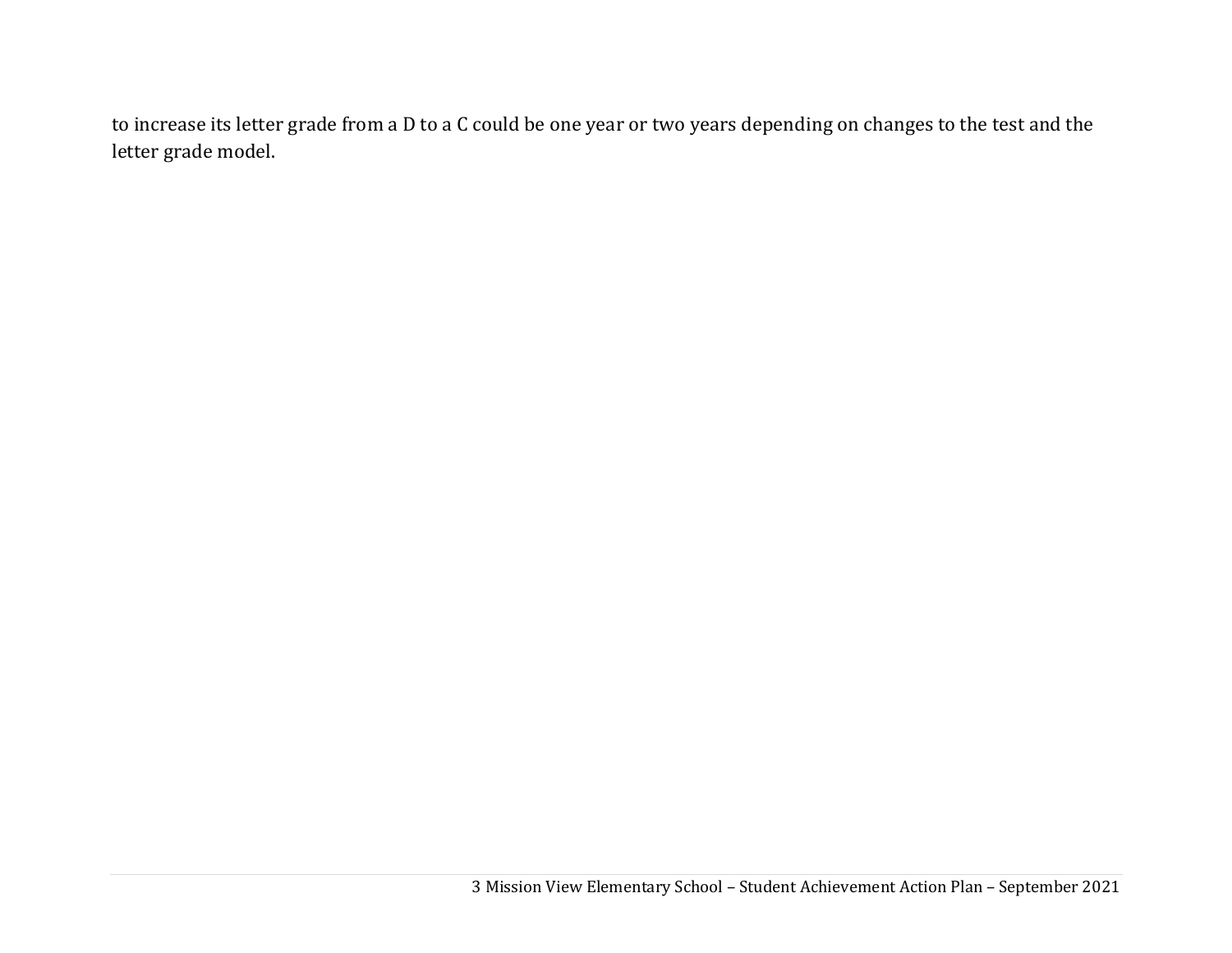#### **Student Profile:**

| <b>White</b>    | African            | <b>Hispanic</b> | <b>Native</b> | <b>Asian</b> | <b>Multi-Racial</b> | <b>Total Number</b> |
|-----------------|--------------------|-----------------|---------------|--------------|---------------------|---------------------|
|                 | American           |                 | American      | American     |                     | of Students         |
|                 |                    | 184             |               |              |                     | 199                 |
| English         | <b>Exceptional</b> |                 |               |              |                     |                     |
| Language        | <b>Education</b>   |                 |               |              |                     |                     |
| <b>Learners</b> | <b>Students</b>    |                 |               |              |                     |                     |
| 35              | 40                 |                 |               |              |                     |                     |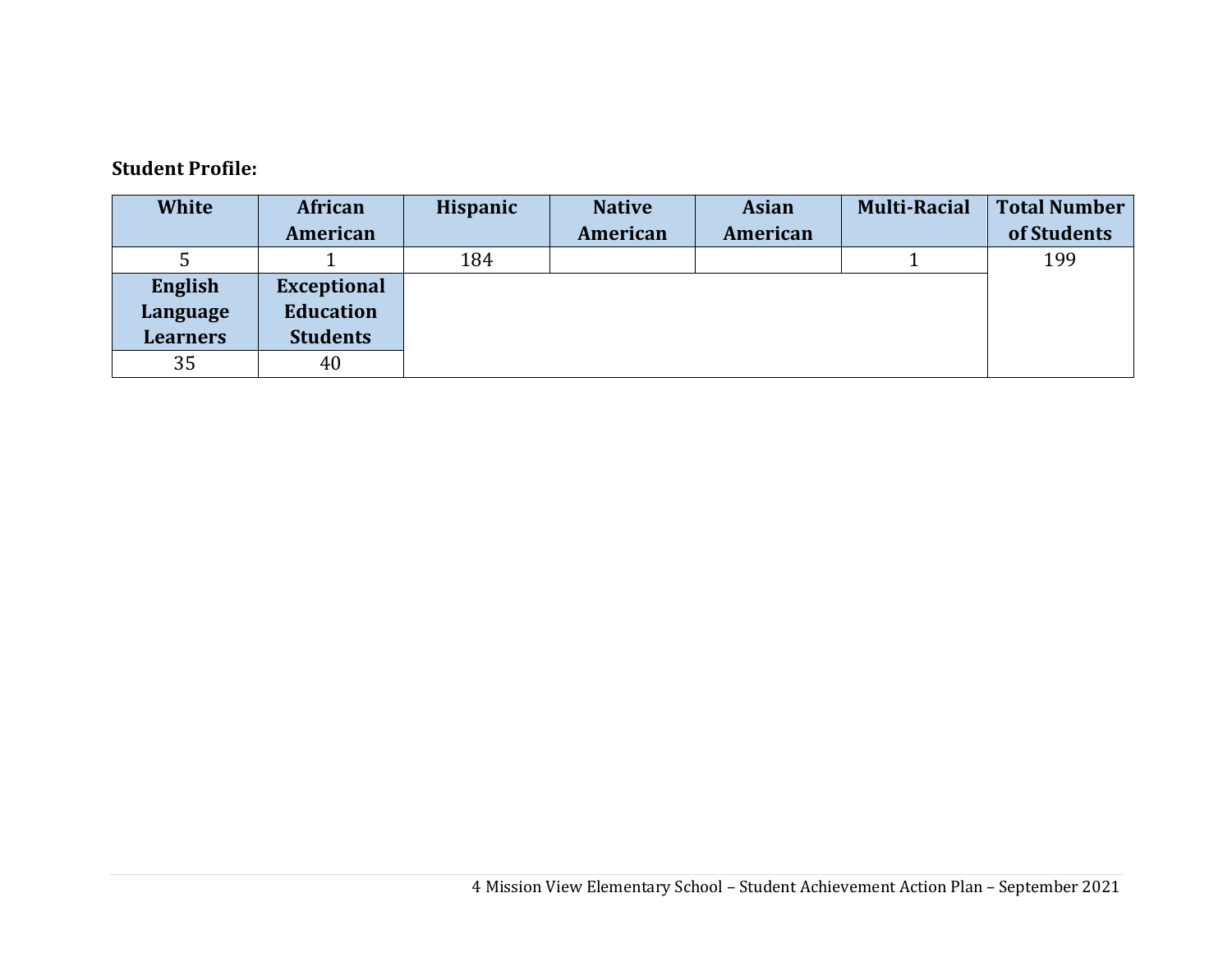#### **Limitations of 2020-21 AzM2 data as a comparison to other years**

 $\Gamma$ 

When reviewing the findings from state testing during remote instruction and COVID-19, please note that participation rates among students taking the state assessment were so low, especially in high school, that caution is needed when drawing conclusions about student performance at the district level and statewide. It is recommended against making a simple comparison to prior years' performance data because of the instructional challenges caused by COVID-19, low student educational engagement/participation rates, and family trauma. Both at the district and the state level, learning loss is evident, especially among our youngest grades. TUSD had only a 57% participation rate for state testing and so the data may or may not be representative of the district as a whole.

| AzMERIT Difference in ELA Percent Passing Comparison of TUSD and the State<br>by Grade and Subject |                   |                           |                   |                    |  |                 |              |  |
|----------------------------------------------------------------------------------------------------|-------------------|---------------------------|-------------------|--------------------|--|-----------------|--------------|--|
|                                                                                                    |                   | <b>ELA 2019</b>           | <b>ELA 2021</b>   |                    |  | <b>ELA Loss</b> |              |  |
| Grade                                                                                              | TUSD %<br>Passing | State %<br><b>Passing</b> | TUSD %<br>Passing | State %<br>Passing |  | TUSD            | <b>State</b> |  |
| 3                                                                                                  | 38%               | 46%                       | 21%               | 35%                |  | $-17%$          | $-11%$       |  |
| 4                                                                                                  | 40%               | 51%                       | 29%               | 44%                |  | $-11%$          | $-7%$        |  |
| 5                                                                                                  | 43%               | 52%                       | 32%               | 45%                |  | $-11%$          | $-7%$        |  |
| 6                                                                                                  | 27%               | 42%                       | 19%               | 35%                |  | $-8%$           | $-7%$        |  |
| $\overline{7}$                                                                                     | 26%               | 41%                       | 19%               | 38%                |  | $-7%$           | $-3%$        |  |
| 8                                                                                                  | 24%               | 38%                       | 17%               | 35%                |  | $-7%$           | $-3%$        |  |
| 9                                                                                                  |                   |                           |                   |                    |  |                 |              |  |
| 10                                                                                                 |                   |                           | 19%               | 32%                |  |                 |              |  |
| 11                                                                                                 |                   |                           |                   |                    |  |                 |              |  |

|                                            |  | AzMERIT Difference in MATH Percent Passing Comparison of TUSD and the<br>State by Grade and Subject |  |  |  |  |
|--------------------------------------------|--|-----------------------------------------------------------------------------------------------------|--|--|--|--|
| <b>MATH 2019</b><br>Math Loss<br>MATH 2021 |  |                                                                                                     |  |  |  |  |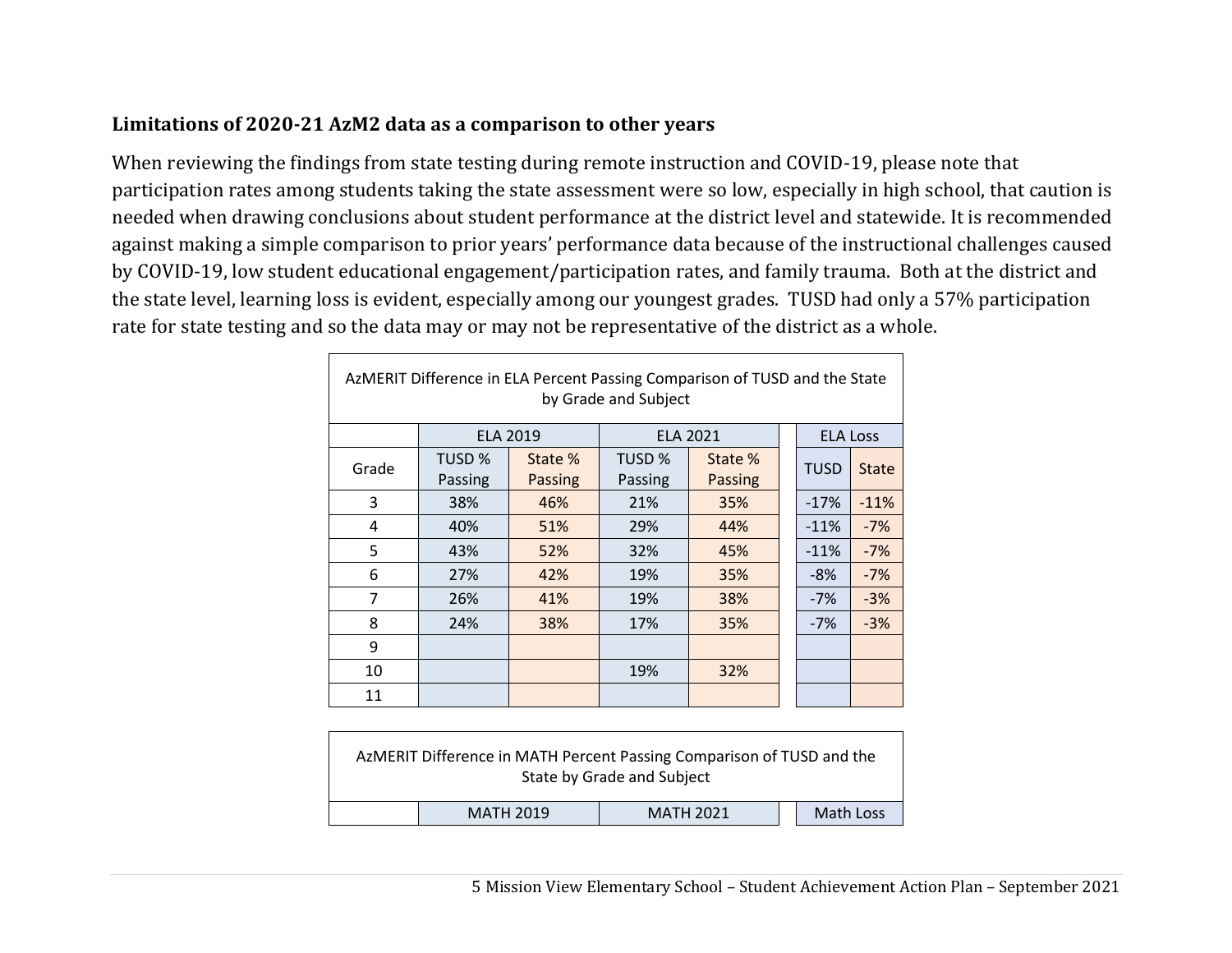| Grade  | TUSD %<br>Passing | State %<br><b>Passing</b> | TUSD %<br>Passing | State %<br><b>Passing</b> | <b>TUSD</b> | <b>State</b> |
|--------|-------------------|---------------------------|-------------------|---------------------------|-------------|--------------|
| 3      | 42%               | 51%                       | 18%               | 36%                       | $-24%$      | $-15%$       |
| 4      | 36%               | 48%                       | 16%               | 34%                       | $-20%$      | $-14%$       |
| 5      | 36%               | 46%                       | 16%               | 31%                       | $-20%$      | $-15%$       |
| 6      | 23%               | 41%                       | 8%                | 29%                       | $-15%$      | $-12%$       |
| 7      | 22%               | 38%                       | 12%               | 30%                       | $-10%$      | $-8%$        |
| 8      | 18%               | 32%                       | 9%                | 26%                       | $-9%$       | $-6%$        |
| Alg I  |                   |                           |                   |                           |             |              |
| Geom   |                   |                           | 13%               | 26%                       |             |              |
| Alg II |                   |                           |                   |                           |             |              |

# **3 Years of AzMERIT Percent Proficiency by Grade**

| 3 Years of AzMERIT Math Percent Proficiency by Grade |                                     |                             |                  |                       |                             |                           |                                                                 |                              |                    |
|------------------------------------------------------|-------------------------------------|-----------------------------|------------------|-----------------------|-----------------------------|---------------------------|-----------------------------------------------------------------|------------------------------|--------------------|
|                                                      | $\omega$<br>$\ddot{\sigma}$<br>2017 | $\overline{4}$<br>Ğ<br>2017 | LO.<br>Ğ<br>2017 | $\omega$<br>Ğ<br>2018 | $\overline{4}$<br>Ğ<br>2018 | $\mathsf{L}$<br>Ğ<br>2018 | $\infty$<br>0<br>თ<br>$\mathbf{\overline{u}}$<br>$\overline{5}$ | $\overline{a}$<br>تا<br>2019 | ഗ<br>0<br>თ<br>201 |
| State Avg                                            | 47%                                 | 47%                         | 47%              | 53%                   | 47%                         | 47%                       | 51%                                                             | 48%                          | 46%                |
| <b>District Avg</b>                                  | 39%                                 | 36%                         | 38%              | 43%                   | 36%                         | 37%                       | 42%                                                             | 36%                          | 36%                |
| <b>Mission View</b>                                  | 57%                                 | 18%                         | 43%              | 24%                   | 58%                         | 21%                       | 46%                                                             | 17%                          | 32%                |

| 3 Years of AzMERIT ELA Percent Proficiency by Grade |                                             |                   |                                                                 |                                           |                                    |                                                  |                         |                                                  |  |
|-----------------------------------------------------|---------------------------------------------|-------------------|-----------------------------------------------------------------|-------------------------------------------|------------------------------------|--------------------------------------------------|-------------------------|--------------------------------------------------|--|
|                                                     | ന<br>$\mathsf{C}$<br>⊂<br>$\overline{\sim}$ | $\overline{\sim}$ | $\mathsf{L}$<br>$\sqrt{2}$<br>ᄀ<br>$\circ$<br>$\overline{\sim}$ | $\omega$<br>$\infty$<br>$\overline{\sim}$ | $\infty$<br>↽<br>$\overline{\sim}$ | LO.<br>( פ<br>$\infty$<br>↽<br>$\overline{\sim}$ | $\infty$<br>თ<br>$\sim$ | ᡡ<br>$\mathbf -$<br>o<br>$\overline{\mathsf{N}}$ |  |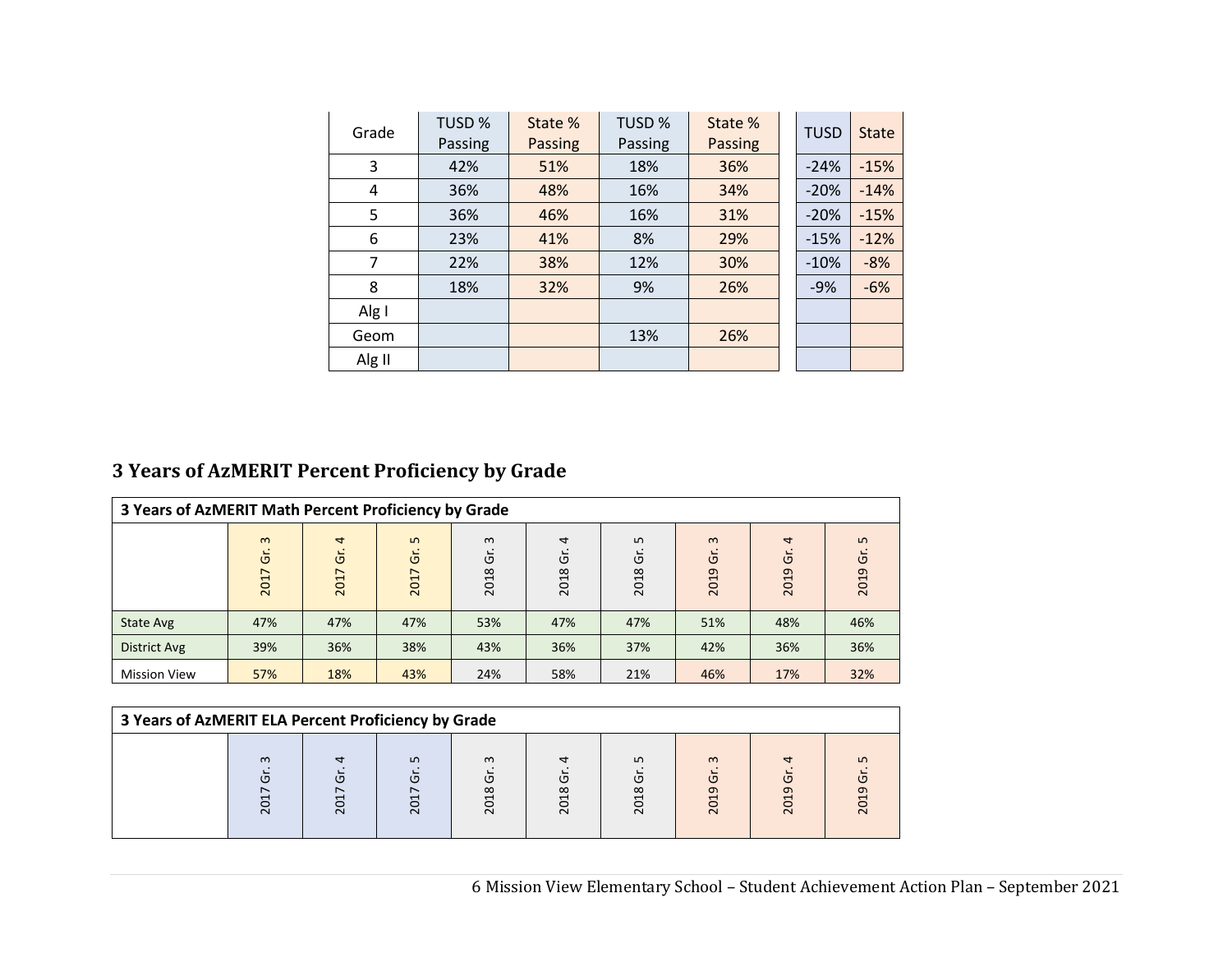| State Avg           | 43% | 48% | 44% | 44% | 47% | 48% | 46% | 51% | 52% |
|---------------------|-----|-----|-----|-----|-----|-----|-----|-----|-----|
| <b>District Avg</b> | 34% | 37% | 32% | 35% | 38% | 37% | 38% | 40% | 43% |
| <b>Mission View</b> | 50% | 43% | 43% | 33% | 50% | 26% | 31% | 29% | 45% |

| <b>2018-19 AzMERIT Percent Proficiency</b><br><b>Broken Out by USP Ethnicity</b> |      |     |  |  |  |  |  |
|----------------------------------------------------------------------------------|------|-----|--|--|--|--|--|
| <b>USP Ethnicity</b>                                                             | Math | ELA |  |  |  |  |  |
| White                                                                            | ΝA   | ΝA  |  |  |  |  |  |
| African Am.                                                                      | ΝA   | ΝA  |  |  |  |  |  |
| Hispanic                                                                         | 34%  | 37% |  |  |  |  |  |
| Native Am.                                                                       | 0%   | 22% |  |  |  |  |  |
| Asian-Pl                                                                         | ΝA   | ΝA  |  |  |  |  |  |
| Multi-Racial<br>ΝA<br>ΝA                                                         |      |     |  |  |  |  |  |
| Δll                                                                              | 30%  | 34% |  |  |  |  |  |

#### **A. GAPS IN STUDENT OUTCOMES**

Based on data analysis, Mission View has identified gaps in areas of student outcomes. A description of the gaps is provided, including the desired state, the current reality, and an explanation of the identified gaps.

In SY 2020-21, Mission View's Hispanic student population accounted for 93% of the school population and all other subgroups in the school comprised a very low N count. For example, only 5 White students and 1 African American student were enrolled in the school. Such a small N count can produce dramatic shifts up or down in achievement among this target subgroup of students.

#### **Achievement Gap is heavily influenced by SES**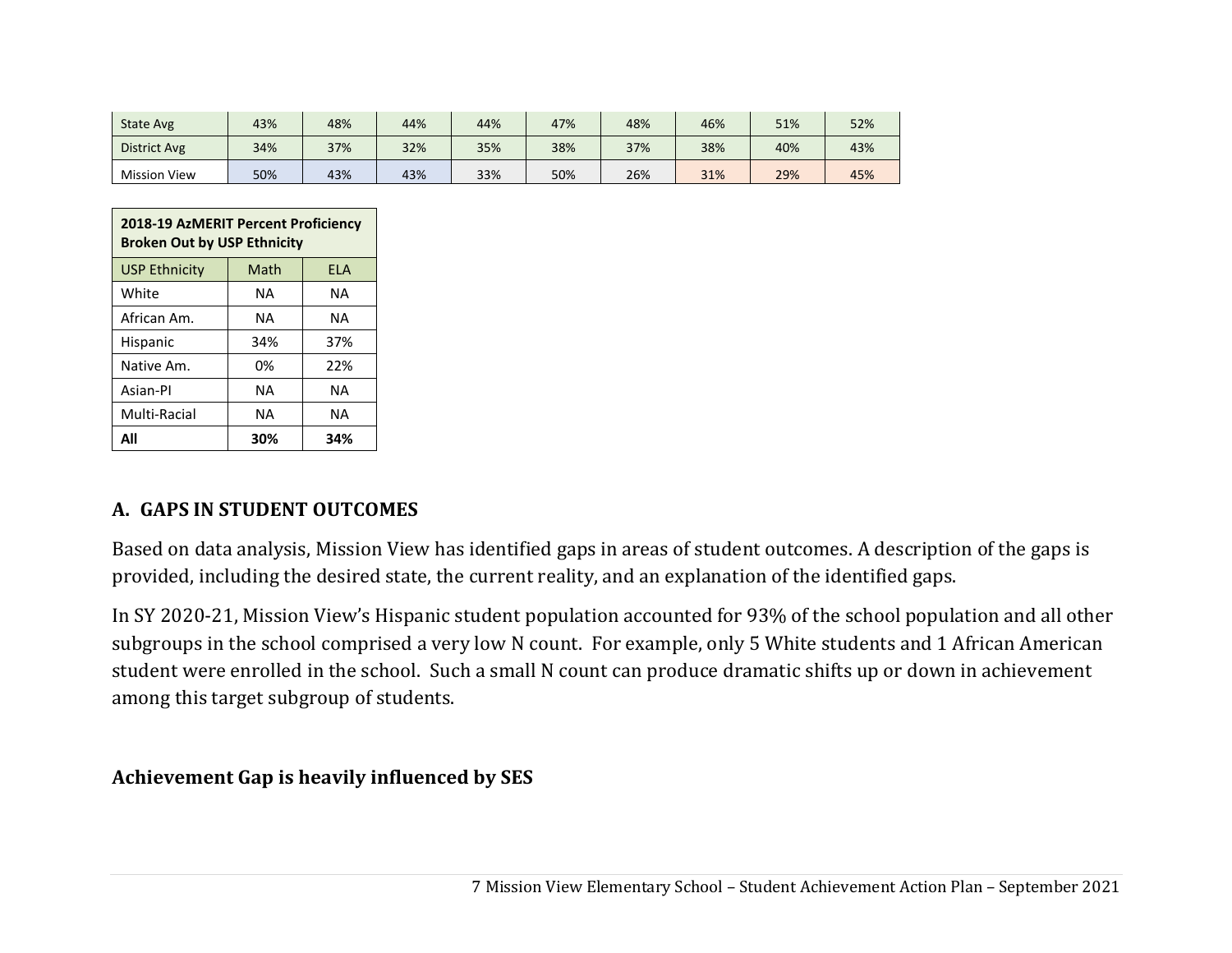The persistence of the achievement gap between White students compared to African American and Latino students has been an ongoing and perplexing issue in school improvement. Studies such as Reardon & Portilla (2016) and von Hippel et al., (2018) have demonstrated that academic achievement gaps are established at kindergarten entry, are heavily influenced by SES, and remain stable across schooling.

Since the 1970's, schools have shown little or no progress in closing the academic gap in test score performance. (Stiefel et al., 2006) The continuing focus on this issue undermines our faith in public education to provide all students with an equitable and quality education. Confounding this issue is the assumption that academic advancement is based primarily on individual ability or achievement. This assumption appears to confirm implicitly that the capability and motivation of students of color, especially African American students, is somehow lacking. To the extent that people assume that the achievement gap is evidence of the limited academic capabilities and outcomes among students of color feeds implicit (and explicit) racism that permeates American society and schooling today. (Hawley &Freitas 2020, unpublished paper.) Many studies over the last two decades have argued that poverty continues to be the primary catalyst for the achievement gap and confirm Sean Reardon's recent statement (2019) that the racial "achievement gap" in standardized-test scores shouldn't be considered a racial gap at all…Instead, it's more accurate to call it a "poverty gap."'

#### *Data Source: AZMerit 2020-2021*

**Current Reality:** 3rd grade Mission View students performed at a rate of 15% passing in ELA, as measured by the AZMerit 2020-2021, whereas district-wide, TUSD students performed at a rate of 21% passing in ELA, as measured by AZMerit 2020-2021. 4th grade Mission View students performed at a rate of 25% passing in ELA, as measured by the AZMerit 2020-2021, whereas district-wide, TUSD students performed at a rate of 29% passing in ELA, as measured by AZMerit 2020-2021. 5th grade Mission View students performed at a rate of 32% passing in ELA, as measured by the AZMerit 2020-2021, whereas district-wide, TUSD students performed at a rate of 31% passing in ELA, as measured by AZMerit 2020-2021.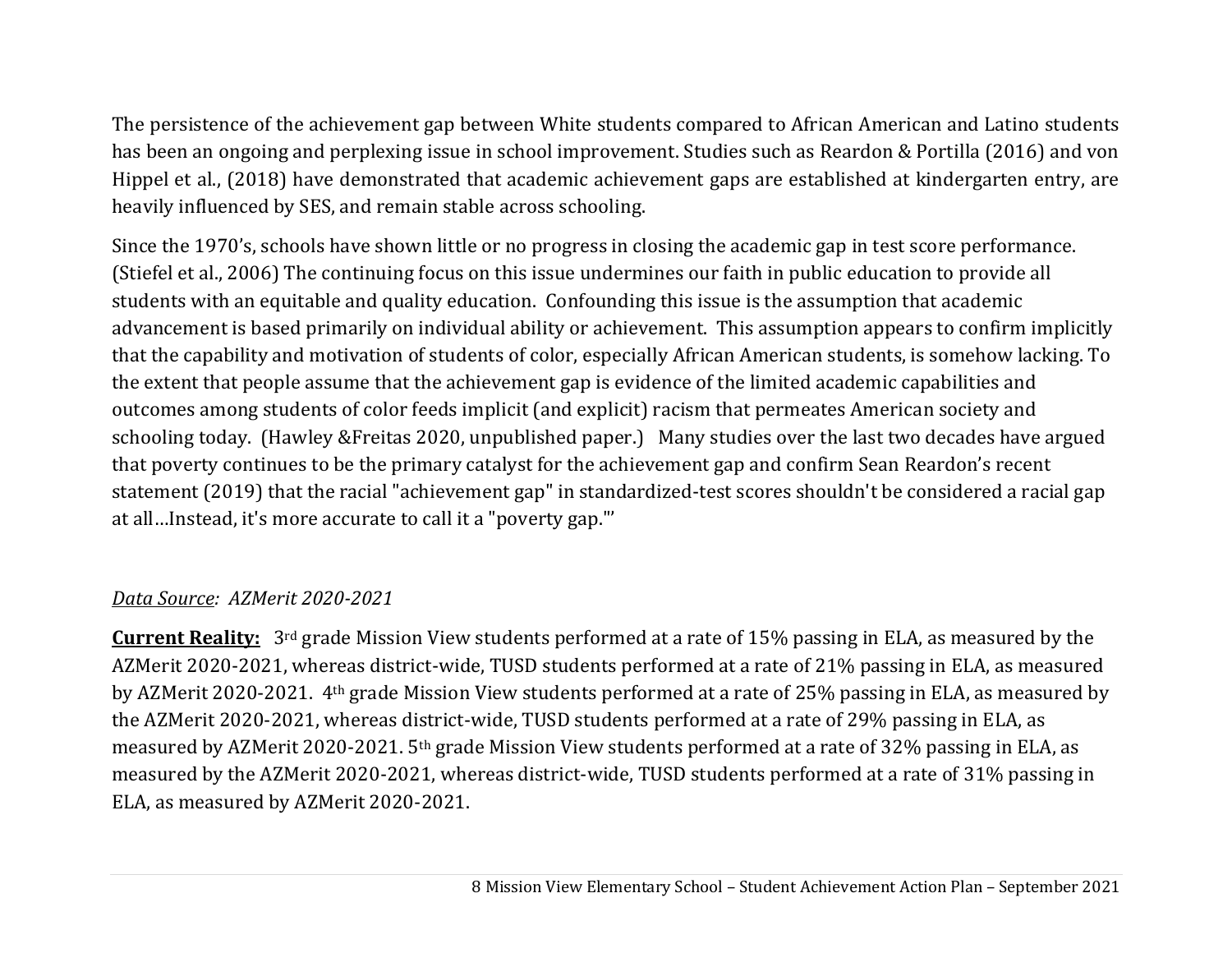**Desired State:** We would like our students to achieve a 5% growth in 21-22 and continue a 5-10% growth each subsequent year for ELA, as measured by state summative assessment.

Gap: 5% growth in proficiency between where we are and our desired state, with continued growth each subsequent year.

## **Sub-header 2**

### Data Source: *AZMerit 2020-2021*

**Current Reality:** 3rd grade Mission View students performed at a rate of 15% passing in Math, as measured by the AZMerit 2020-2021, whereas district-wide, TUSD students performed at a rate of 18% passing in Math, as measured by AZMerit 2020-2021. 4th grade Mission View students performed at a rate of 10% passing in Math, as measured by the AZMerit 2020-2021, whereas district-wide, TUSD students performed at a rate of 17% passing in Math, as measured by AZMerit 2020-2021. 5th grade Mission View students performed at a rate of 10% passing in Math, as measured by the AZMerit 2020-2021, whereas district-wide, TUSD students performed at a rate of 16% passing in Math, as measured by AZMerit 2020-2021.

**Desired State:** We would like our Mission View students to achieve a 5% growth in 20-21 and continue a 5-10% growth each subsequent year for Math, as measured by state summative assessment, AZMerit2.

**Gap:** 5% growth in proficiency between where we are and our desired state, with continued growth each subsequent year.

## **B. SMART Improvement Goals**

Based on gaps identified in section A, above, [School] developed SMART improvement goals designed to move [School] students from the current reality to the desired state. (specific, measurable, achievable, reasonable and timely)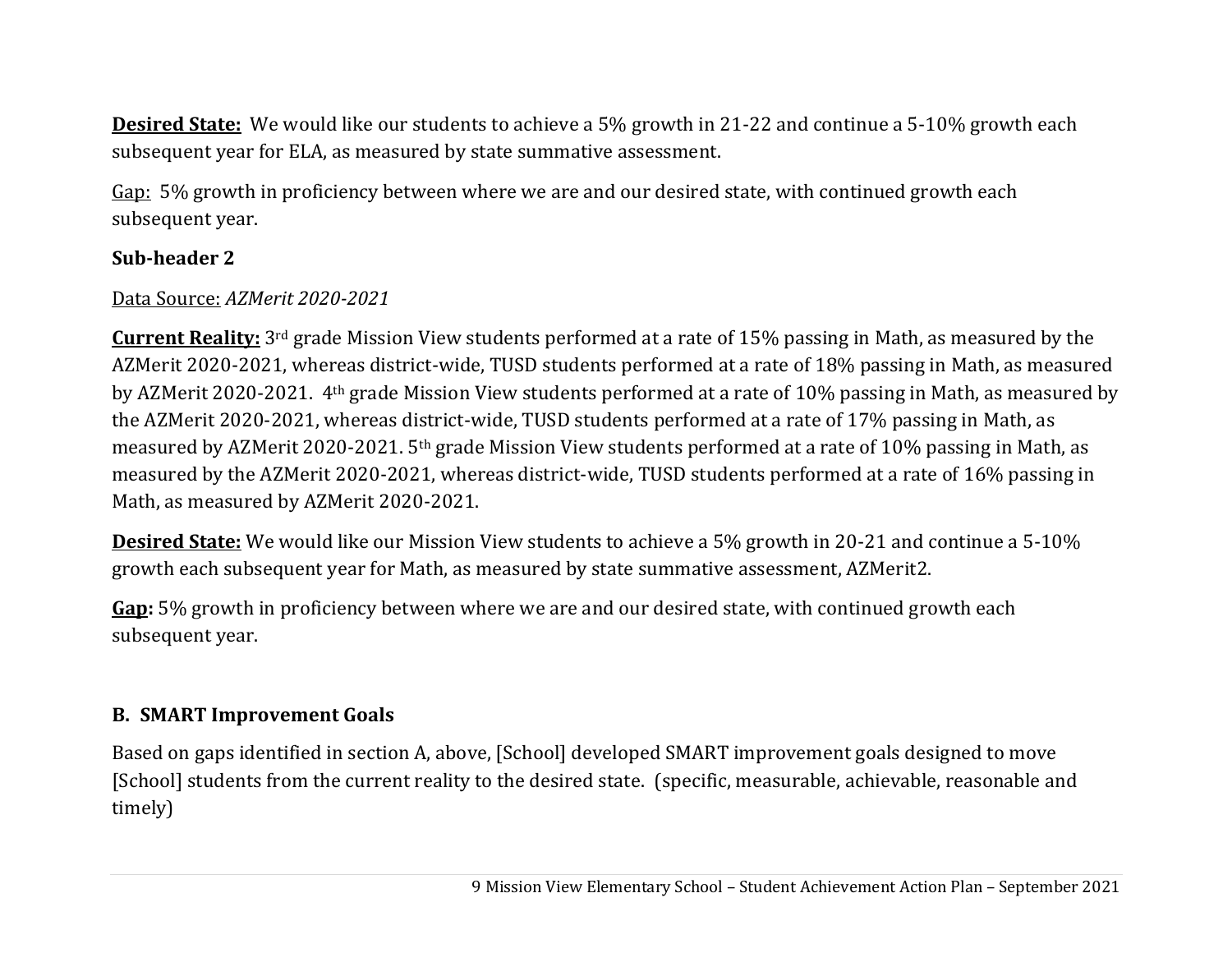*1. ELA Improvement Goal\*:* 

*By the end of 21-22 our students at Mission View will have moved from 24% passing to 29.4% passing, as measured by Spring 2021 Arizona state assessment.*

*2. Math Improvement Goal\*:* 

*By the end of 21-22 our students at Mission View will have moved from 12% passing to 17% passing, as measured by Spring 2021 Arizona state assessment*

*\*Sub-group membership for African American and White students is very low at this school indicating that the scores of a few students in either group could dramatically impact sub-group performance percent on state testing.*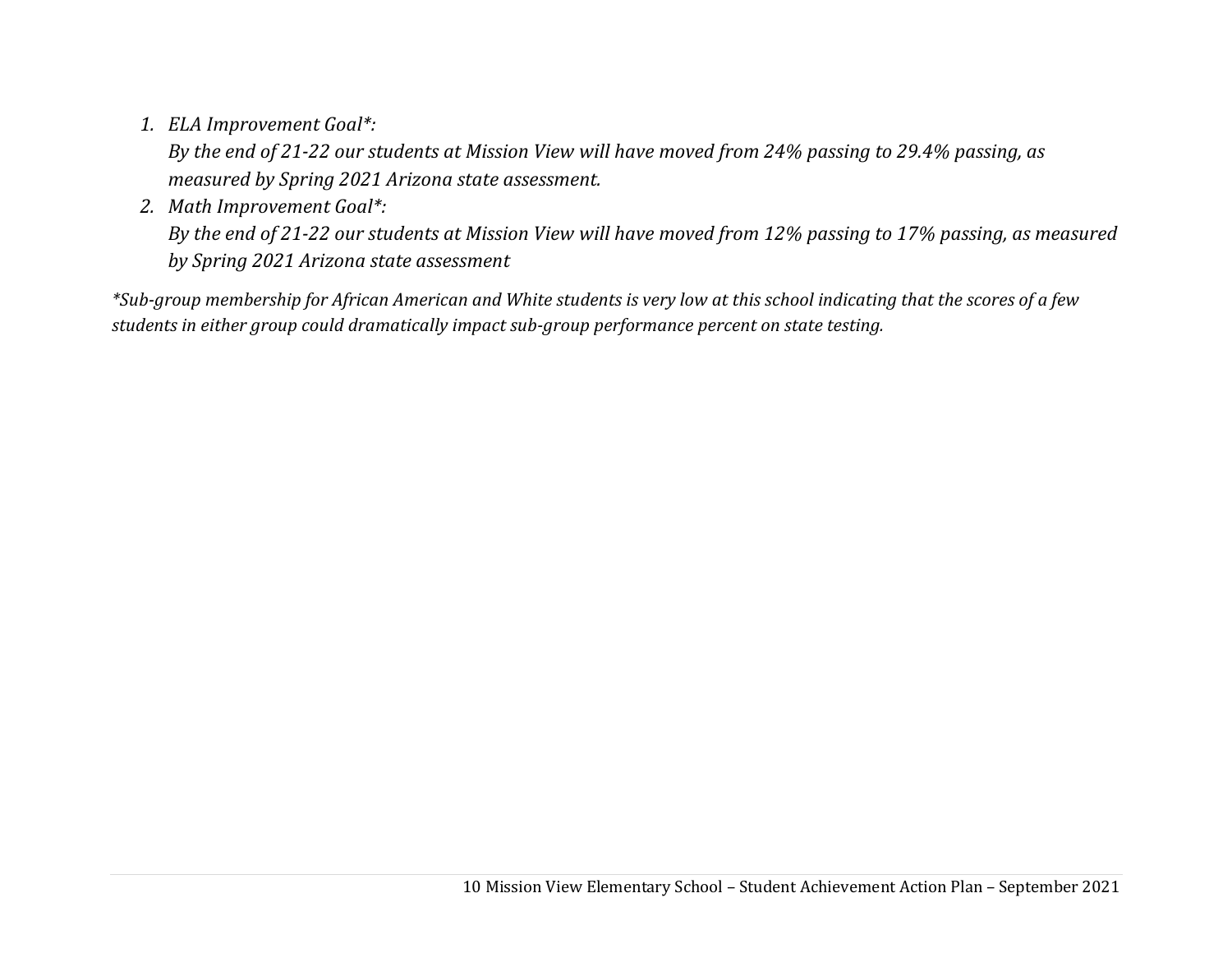# **C. MOST EFFECTIVE AND FEASIBLE EVIDENCE-BASED STRATEGIES**

After analyzing gaps and goals, [School] reviewed multiple evidence-based strategies and assessed each for potential for effectiveness and feasibility. Achievement of the goals from section B, above, will be supported by the most effective and feasible evidence-based strategies, below.

#### *1. Improvement Goal:*

**Strategy 1a:** Common Formative, Short-term Assessment cycle

- o Every week our teacher teams will meet with their Collaborative Teacher Teams, along with our Curriculum Service Provider;
	- -Analyzing student data
- o -Planning tier 2/3 support
- o -Using guided reading lesson plans, coaching with Curriculum Service Provider (CSP)
- o Creating CFAs for mastery and understanding, using Benchmark Universe; Follow TUSD's short-term assessment cycle
- o Master schedule to include job-embedded, 90 minutes per week for each grade-level Collaborative Teacher Teams.

#### **Strategy 1b: Data** Notebooks

- o Increase student accountability, goal setting, action step planning
- o Students will track progress on common formative assessments, mid-module assessments, and reading levels/sight word mastery.
- o Share data binders at Parent conferences, student led conferences

#### *2. Improvement Goal:*

### **Strategy 2a:** Common Formative Assessment cycle

o Every week our teacher teams will meet with their Collaborative Teacher Teams along with our Curriculum Service Provider;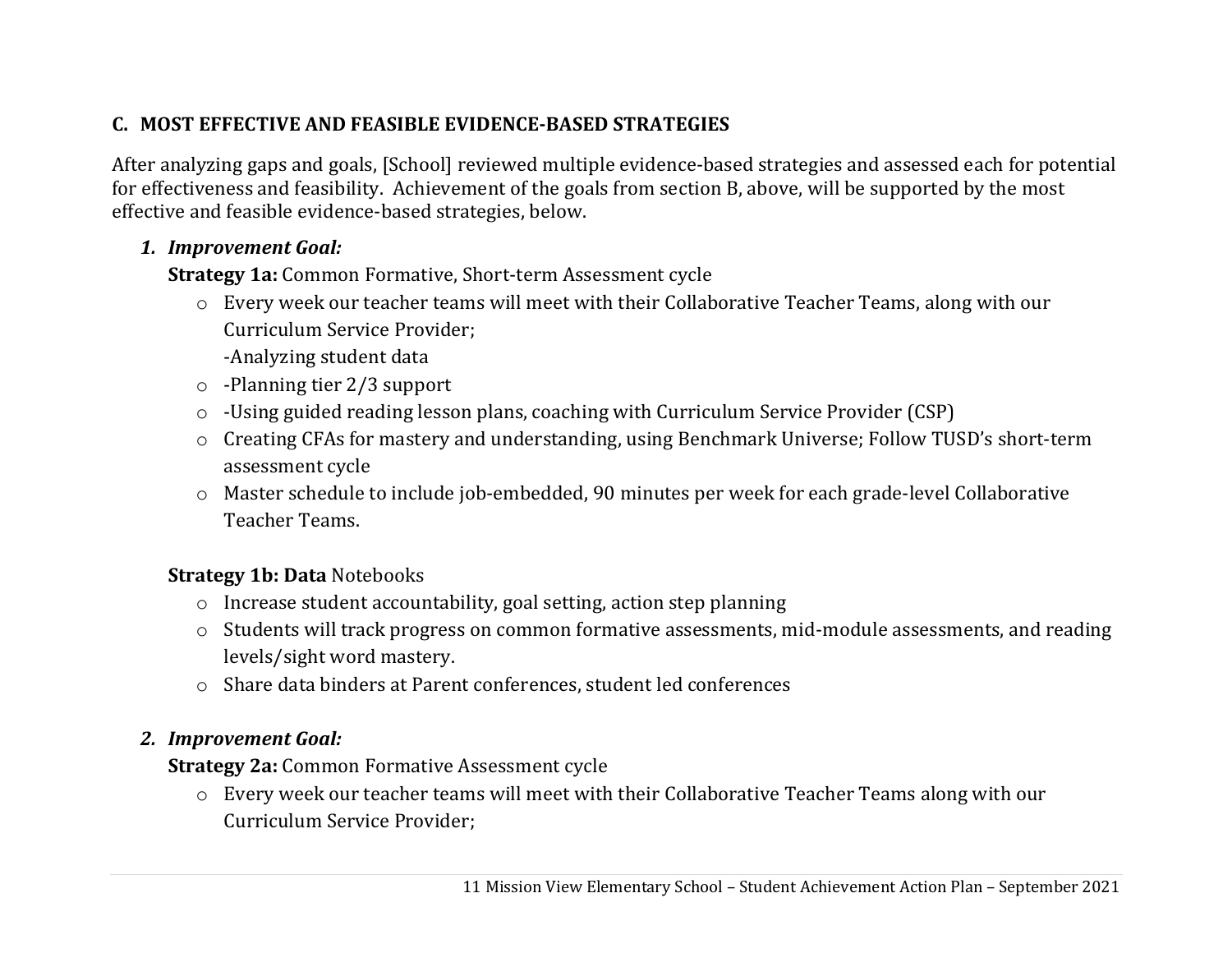-Analyzing student data

- o -Planning tier 2/3 support
- o -Using guided reading lesson plans, coaching with Curriculum Service Provider (CSP)
- o Creating CFAs for mastery and understanding, using Engage; Follow TUSD's short-term assessment cycle
- o Master schedule to include job-embedded, 90 minutes per week for each grade-level Collaborative Teacher Teams.
- o Work with Math consultant from Associates for Educational Success to provide site-based professional development, follow up work days for modeling and debriefing.

#### **Strategy 2b:** Data Notebooks

- o Increase student accountability, goal setting, action step planning
- o Students will track progress on common formative assessments, mid-module assessments, and math fact fluency sprints.
- o Share data binders at Parent conferences, student led conferences

## **3. Subgroup Improvement Goal for ELL and ExEd students:**

Strategy 3a:

- School-wide intervention system to provide individualized instructional support.
- Strategy 3b:

Teachers are provided math manipulatives and training on how to use the manipulatives to support students in building increased mathematical concepts, skills, and awareness, and to support differentiation and students in subgroups.

• Strategy 3c:

One teacher participates in the MPP Teacher Leadership Cohort. Math and Ex Ed teachers attend professional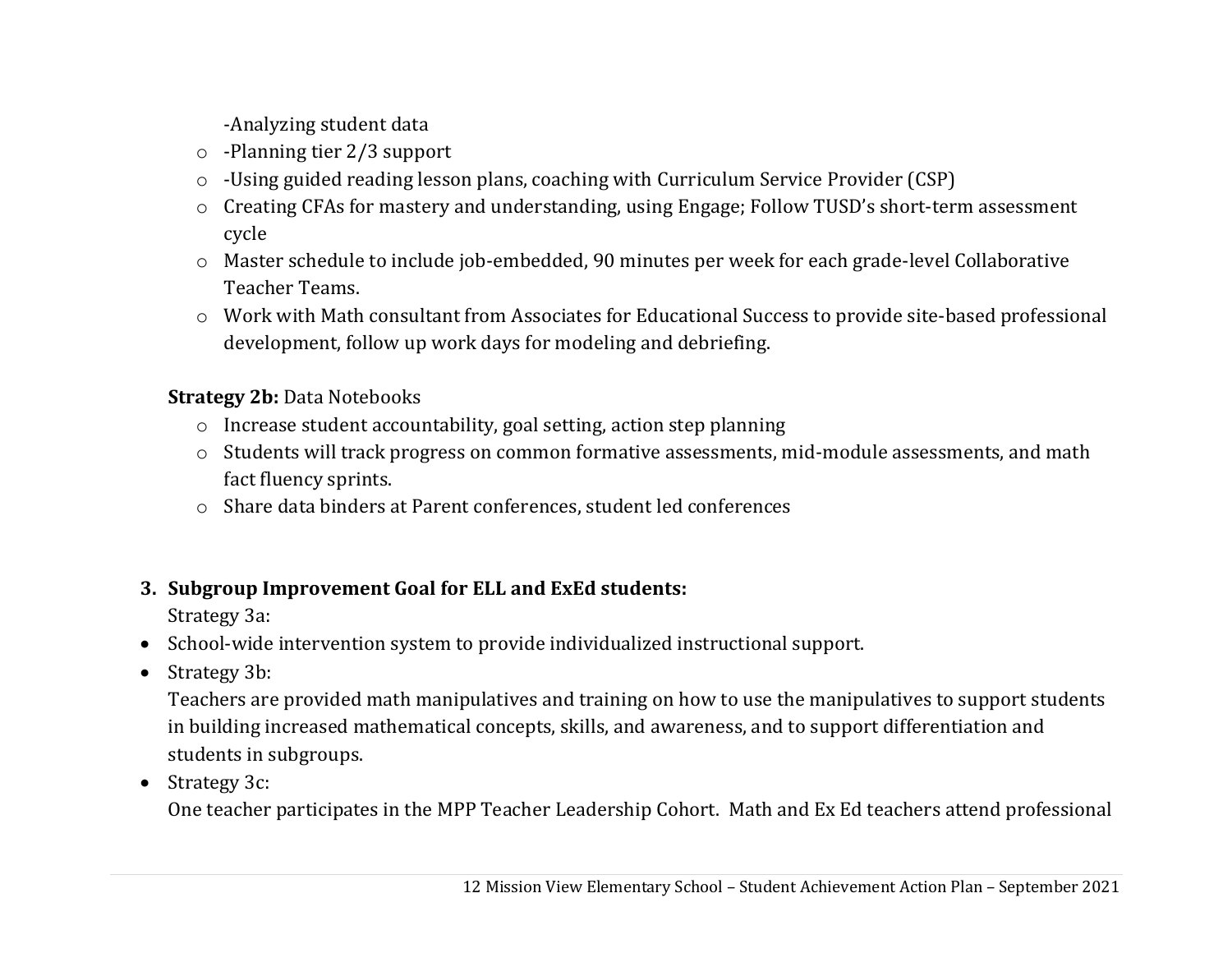development on Math Pathways and Pitfalls, Math Discussion Strategies, and other math focused workshops facilitated by WestEd, district personnel, and school site facilitators.

• Strategy 3d:

Elementary teachers are provided KP Ten Frames to provide students with hands-on experiences in math, problem solving, place value, base-ten concepts, reasoning skills, and fluency. Teachers are provided professional development on the use of these manipulatives and will use the manipulatives in planning interventions for subgroups.

# **D. ACTION STEPS TO IMPLEMENT & MONITOR STRATEGIES**

Below are detailed implementation and monitoring tasks for each evidence-based strategy, including persons responsible, timelines, and needed resources.

## *1. Improvement Goal:*

Strategy 1a and 2a:

| <b>Tasks to Implement</b><br><b>Strategy</b>                                                                    | Person(s) to Carry Out<br><b>Tasks</b>     | <b>Timeline/Target Dates</b> | <b>Resources Needed</b>                                                             |
|-----------------------------------------------------------------------------------------------------------------|--------------------------------------------|------------------------------|-------------------------------------------------------------------------------------|
| Teams meet during PLC<br>meeting times to review<br>subgroup data                                               | Principal, CSP                             | Weekly                       | -Agendas<br>-Access to SchoolCity,<br>Engage, and Benchmark<br>student data reports |
| Professional Development<br>training for data analysis,<br>creating assessments in<br>SchoolCity and Benchmark. | Principal<br><b>CSP</b><br><b>Teachers</b> | 1 per semester               | Professional Develop<br>Wednesday calendar dates-<br>site based PD                  |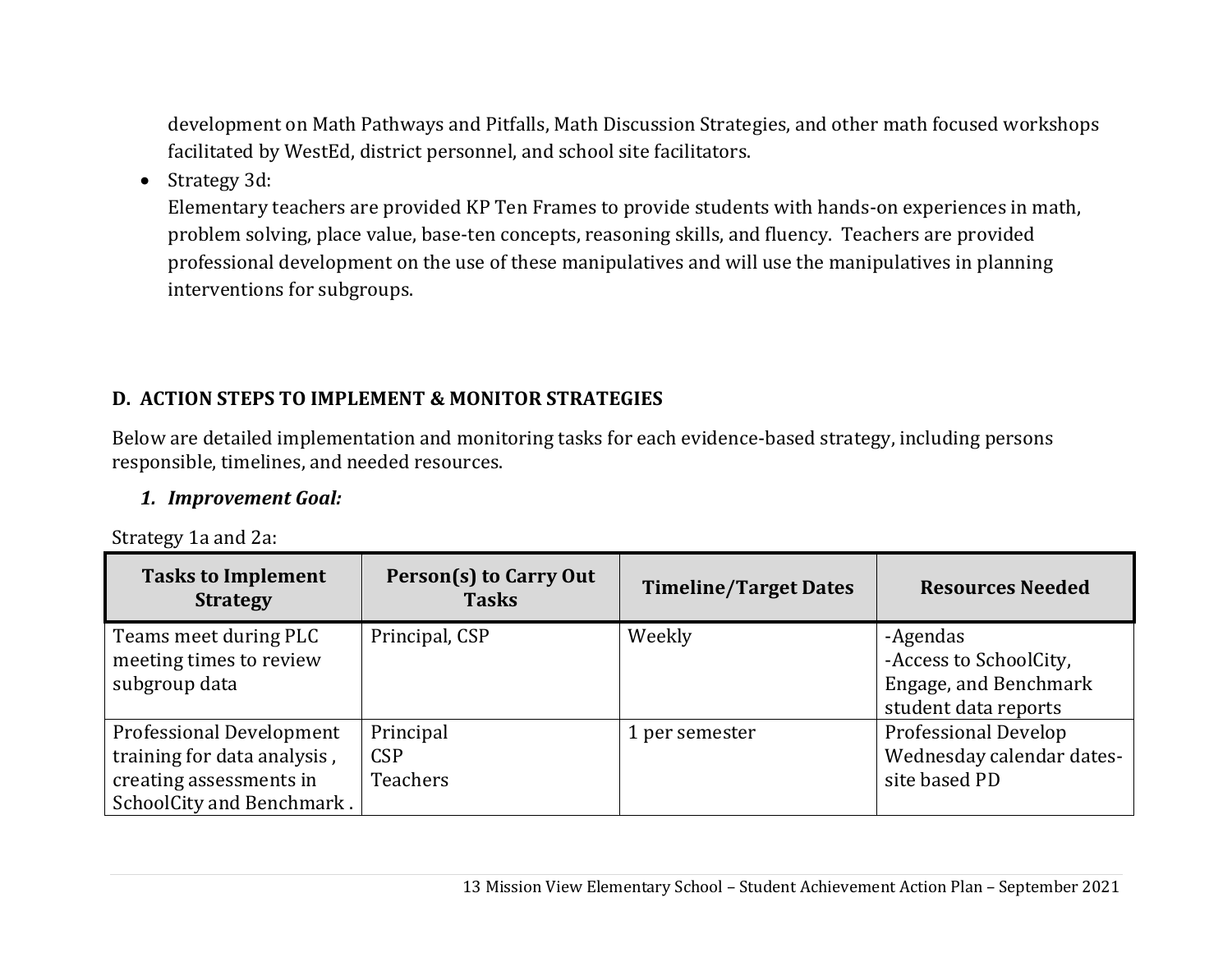| Professional Development<br>for Tier 2 and Tier 3<br>support                                                                       | Principal<br><b>CSP</b><br><b>Teachers</b>                                    | 1 per semester                                                                              | Professional Develop<br>Wednesday calendar dates-<br>site based PD                                                                |
|------------------------------------------------------------------------------------------------------------------------------------|-------------------------------------------------------------------------------|---------------------------------------------------------------------------------------------|-----------------------------------------------------------------------------------------------------------------------------------|
| 2 Reading Interventionists<br>to work with small groups<br>for differentiated lessons,<br>based on student need.                   | <b>Reading Interventionists</b><br><b>Teachers</b><br><b>CSP</b><br>Principal | Daily                                                                                       | <b>Reading Interventionists</b><br>schedules; student data;<br>MTSS progress monitoring<br>data, PLC agendas                      |
| Provide onsite math<br>professional development<br>for all teachers; working<br>with Associates for<br><b>Educational Success.</b> | Principal<br><b>CSP</b><br><b>Teachers</b><br>Math consultant                 | 1 site-based PD / quarter;<br>2 site-based<br>walkthrough/modeling/fee<br>dback per quarter | Funding for math<br>consultant<br>Math curriculum<br>Poster charts for anchor<br>charts<br>Student notebooks for<br>math journals |
| <b>Tasks to Monitor, Assess,</b><br>and Adjust                                                                                     | Person(s) to Carry Out                                                        | <b>Timeline/Target Dates</b>                                                                |                                                                                                                                   |
|                                                                                                                                    | <b>Tasks</b>                                                                  |                                                                                             | <b>Resources Needed</b>                                                                                                           |
| CTT submit agendas and<br>CFA student data to admin<br>for review                                                                  | <b>CSP</b><br>Admin                                                           | Weekly                                                                                      | -SchoolCity and Benchmark<br>student data reports<br>-CTT agendas                                                                 |

Strategy 1b and 2b: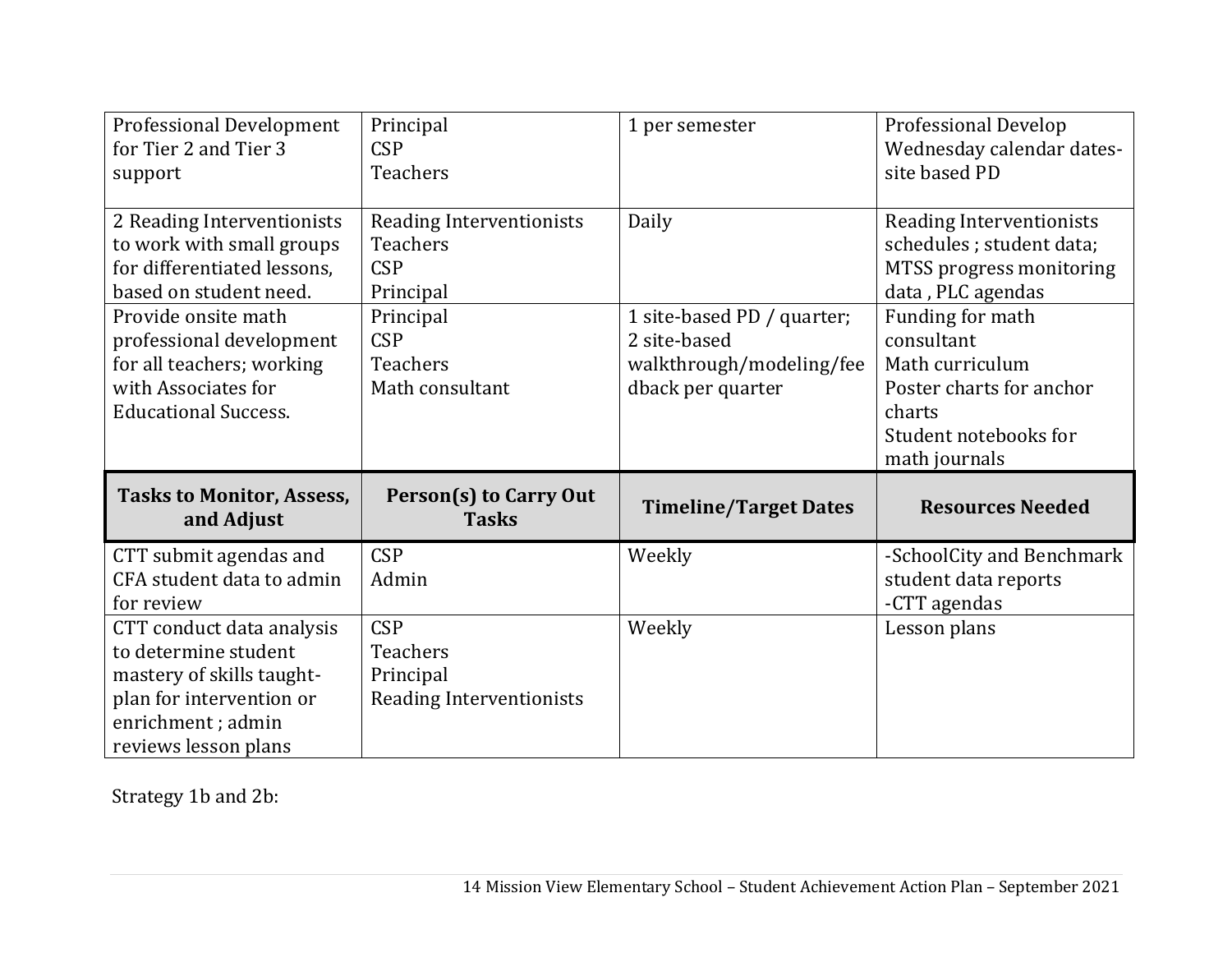| <b>Tasks to Implement</b><br><b>Strategy</b>                                          | <b>Person(s) to Carry Out</b><br><b>Tasks</b>             | <b>Timeline/Target Dates</b>                              | <b>Resources Needed</b>                                                                                              |
|---------------------------------------------------------------------------------------|-----------------------------------------------------------|-----------------------------------------------------------|----------------------------------------------------------------------------------------------------------------------|
| Purchase 3 ring binders                                                               | Office manager                                            | <b>August 2021-June 2022</b>                              | Title I funds to purchase                                                                                            |
| Add formatting of data<br>notebooks to CTT agenda                                     | <b>CSP</b><br><b>CTT</b> facilitator                      | <b>August 2021-June 2022</b>                              | Sample data notebooks for<br>each grade level                                                                        |
| Create data tracking<br>templates                                                     | <b>CSP</b><br><b>Teachers</b><br>Reading Interventionists | <b>August 2021-June 2022</b>                              | Tracking sheet templates                                                                                             |
| Teachers and students will<br>create and maintain data<br>binders                     | <b>Teachers Students</b>                                  | Start date September-<br>updated weekly with CFA<br>data; | Student data-School City,<br>Benchmark Universe,<br>Engage, IXL, Imagine<br>Learning data reports, 3<br>ring binders |
| <b>Professional Development</b><br>on student led, parent<br>teacher conferences      | <b>CSP</b><br>Principal                                   | January 2022                                              | Professional Develop<br>Wednesday calendar dates-<br>site based PD                                                   |
| <b>Tasks to Monitor, Assess,</b><br>and Adjust                                        | Person(s) to Carry Out<br><b>Tasks</b>                    | <b>Timeline/Target Dates</b>                              | <b>Resources Needed</b>                                                                                              |
| Admin. walkthroughs-<br>checking student data<br>binders; data chats with<br>students | Principal                                                 | Ongoing                                                   | Walkthrough schedule<br>Student data binders                                                                         |
| Student data binders<br>brought to CTT meetings<br>for updating and review            | <b>CSP</b><br><b>Teachers</b>                             | Ongoing                                                   | Student data binders;<br>updated student data<br>reports                                                             |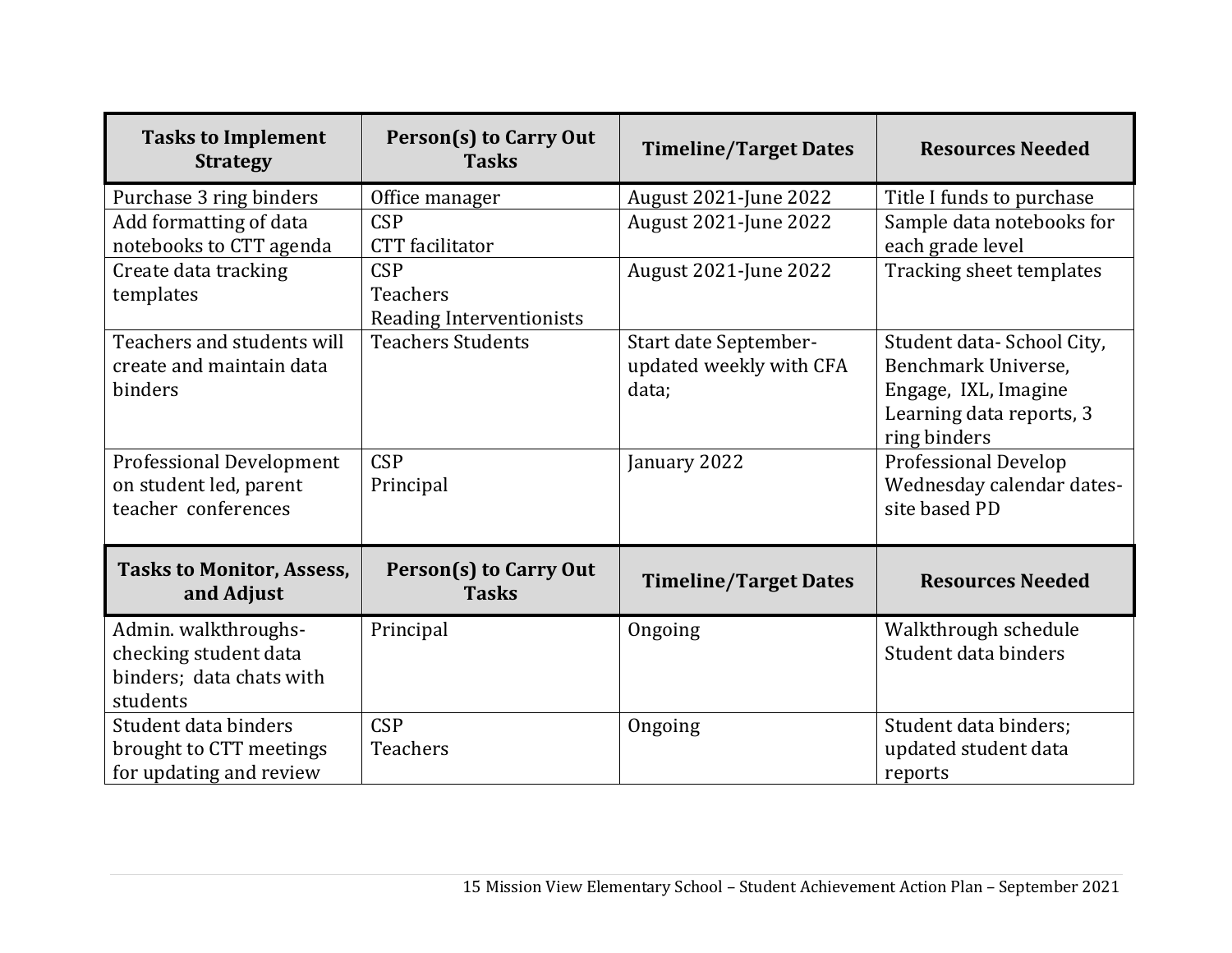# *2. Improvement Goal – Support Systems*

| <b>Tasks to Implement</b><br><b>Strategy</b>                                                                                                                                                                                                                                                                                                                                                                      | Person(s) to Carry Out<br><b>Tasks</b> | <b>Timeline/Target Dates</b> | <b>Resources Needed</b> |
|-------------------------------------------------------------------------------------------------------------------------------------------------------------------------------------------------------------------------------------------------------------------------------------------------------------------------------------------------------------------------------------------------------------------|----------------------------------------|------------------------------|-------------------------|
| Improving Culture for All -<br>Multiple methodologies are<br>used to address the climate<br>and culture and develop<br>interpersonal relationships<br>between students:<br>Restorative circles, data<br>based decision making is<br>utilized to determine<br>interventions;<br>communication is ongoing<br>and transparent to further<br>improve the climate and<br>culture and enhance<br>classroom interactions | Principal, CSP, Counselor,<br>Teacher  | August 2021-June 2022        |                         |
| <b>Implementation Social</b><br><b>Emotional Learning (SEL)</b>                                                                                                                                                                                                                                                                                                                                                   | <b>Principal and Counselor</b>         | <b>August 2021-June 2022</b> | <b>SEL Curriculum</b>   |
| <b>Tasks to Monitor, Assess,</b><br>and Adjust                                                                                                                                                                                                                                                                                                                                                                    | Person(s) to Carry Out<br><b>Tasks</b> | <b>Timeline/Target Dates</b> | <b>Resources Needed</b> |
| PBIS will be supported and<br>practiced throughout<br>Mission View's campus. PBIS<br>models and practice will be<br>used throughout the                                                                                                                                                                                                                                                                           | Principal, Counselor                   | Ongoing                      | <b>PBIS System</b>      |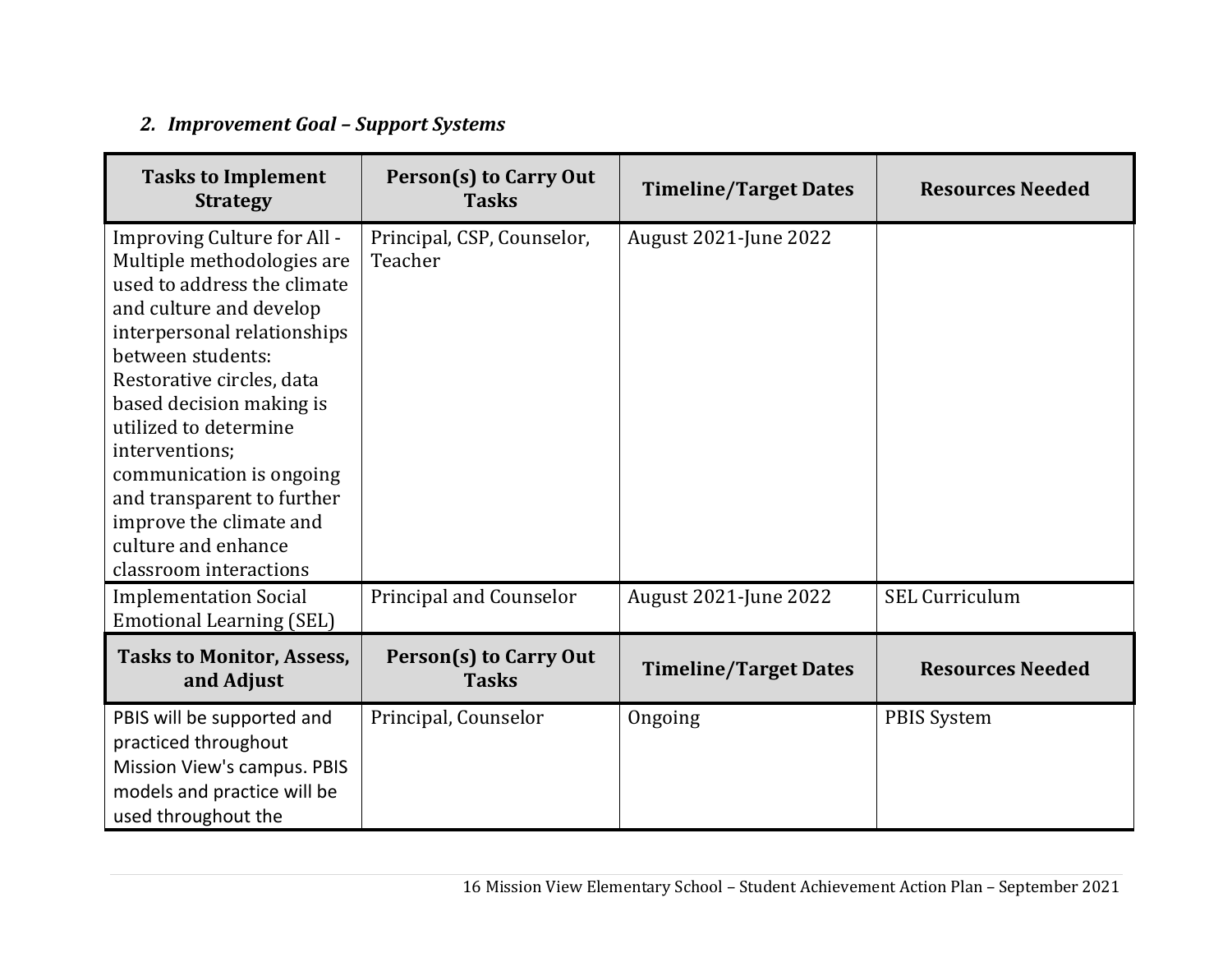| instructional day and PD       |                                |                              |                       |
|--------------------------------|--------------------------------|------------------------------|-----------------------|
| opportunities will be          |                                |                              |                       |
| provided to review and         |                                |                              |                       |
| discuss implementation.        |                                |                              |                       |
| Counselor                      | Counselor                      | <b>August 2021-June 2022</b> | Position              |
| is essential in supporting     |                                |                              |                       |
| student achievement            |                                |                              |                       |
| through academic and           |                                |                              |                       |
| behavior intervention          |                                |                              |                       |
| practices. Aligns with PBIS    |                                |                              |                       |
| and MTSS, including            |                                |                              |                       |
| participating gin MTSS         |                                |                              |                       |
| meetings, gathering of         |                                |                              |                       |
| information regarding          |                                |                              |                       |
| student academic and           |                                |                              |                       |
| behavior and documenting       |                                |                              |                       |
| to support Tier 2 and Tier 3   |                                |                              |                       |
| interventions. Counselor will  |                                |                              |                       |
| also continue to implement     |                                |                              |                       |
| PBIS model schoolwide.         |                                |                              |                       |
| Our full-time school           | <b>Principal and Counselor</b> | <b>August 2021-June 2022</b> | <b>SEL Curriculum</b> |
| counselor and Multi-Tier       |                                |                              | PBIS-KOI Educational  |
| <b>System of Supports</b>      |                                |                              | Principles            |
| Coordinator provide weekly     |                                |                              |                       |
| lesson to every class Kinder - |                                |                              |                       |
| 5th grade. Lessons focus on    |                                |                              |                       |
| a variety of social emotional  |                                |                              |                       |
| strategies. SEL lesson         |                                |                              |                       |
| curriculum comes from          |                                |                              |                       |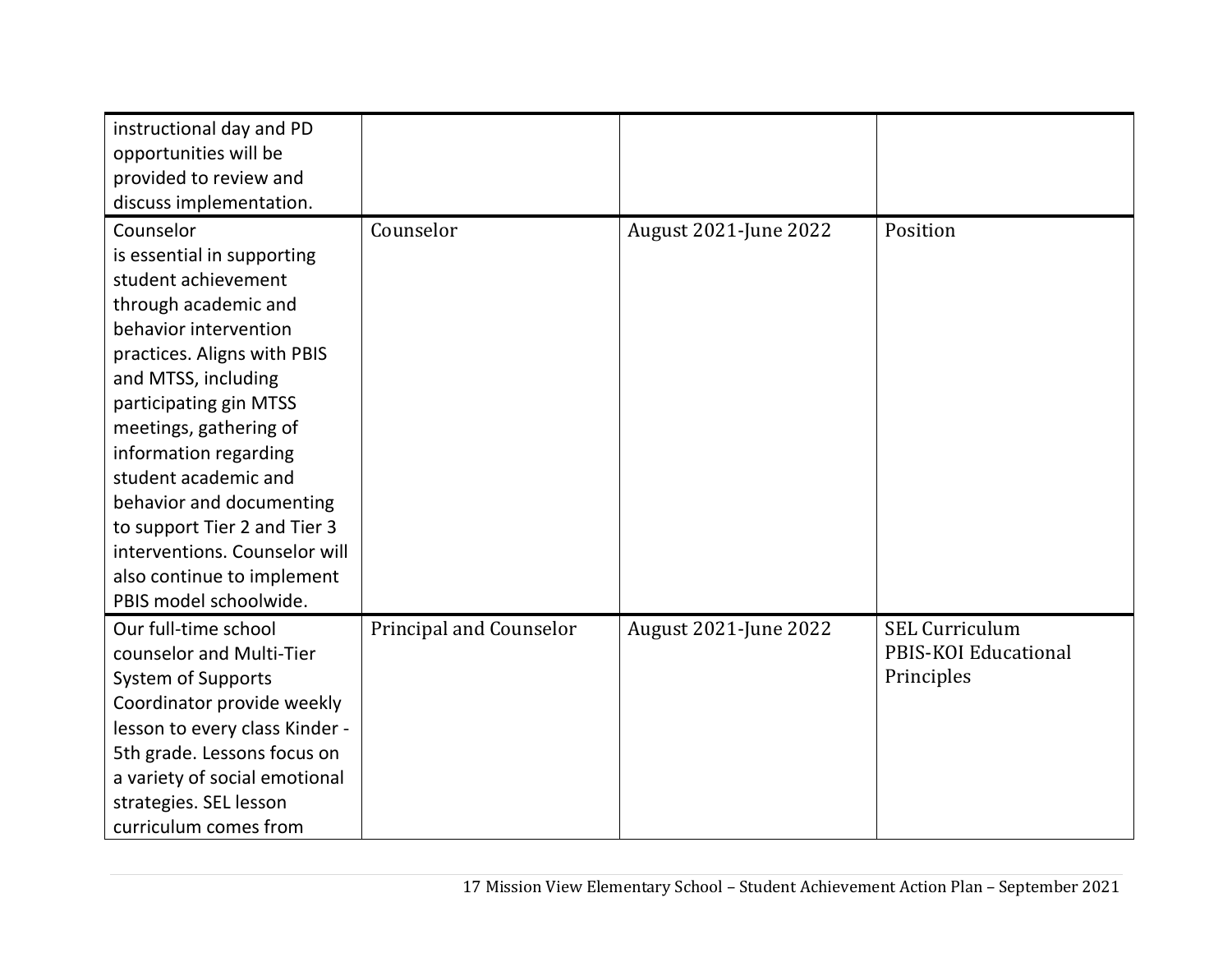| Second Step, Choose Love,    |  |  |
|------------------------------|--|--|
| and PBIS KOI Educational     |  |  |
| Principles. Our school       |  |  |
| counselor also works with    |  |  |
| identified students in small |  |  |
| groups for additional        |  |  |
| support, as well as 1:1      |  |  |
| meetings with students in    |  |  |
| greater need of              |  |  |
| social/emotional support.    |  |  |

*Subgroup Improvement Goal for ELL and ExEd students:* School-wide intervention system

| <b>Tasks to Implement</b><br><b>Strategy</b> | Person(s) to<br><b>Carry Out</b><br><b>Tasks</b> | <b>Timeline/Target</b><br><b>Dates</b> | <b>Resources Needed</b> |
|----------------------------------------------|--------------------------------------------------|----------------------------------------|-------------------------|
| Development and design                       | Principal,                                       | <b>Jan 2022</b>                        |                         |
| of a school-wide                             | leadership team,                                 |                                        |                         |
| intervention system                          | CSP and                                          |                                        |                         |
| (includes master schedule                    | Reading                                          |                                        |                         |
| alignment)                                   | Interventionist                                  |                                        |                         |
| Identification of staff to                   | Principal, CSP                                   | August 2021                            |                         |
| facilitate grade level                       |                                                  |                                        |                         |
| groups, highly qualified                     |                                                  |                                        |                         |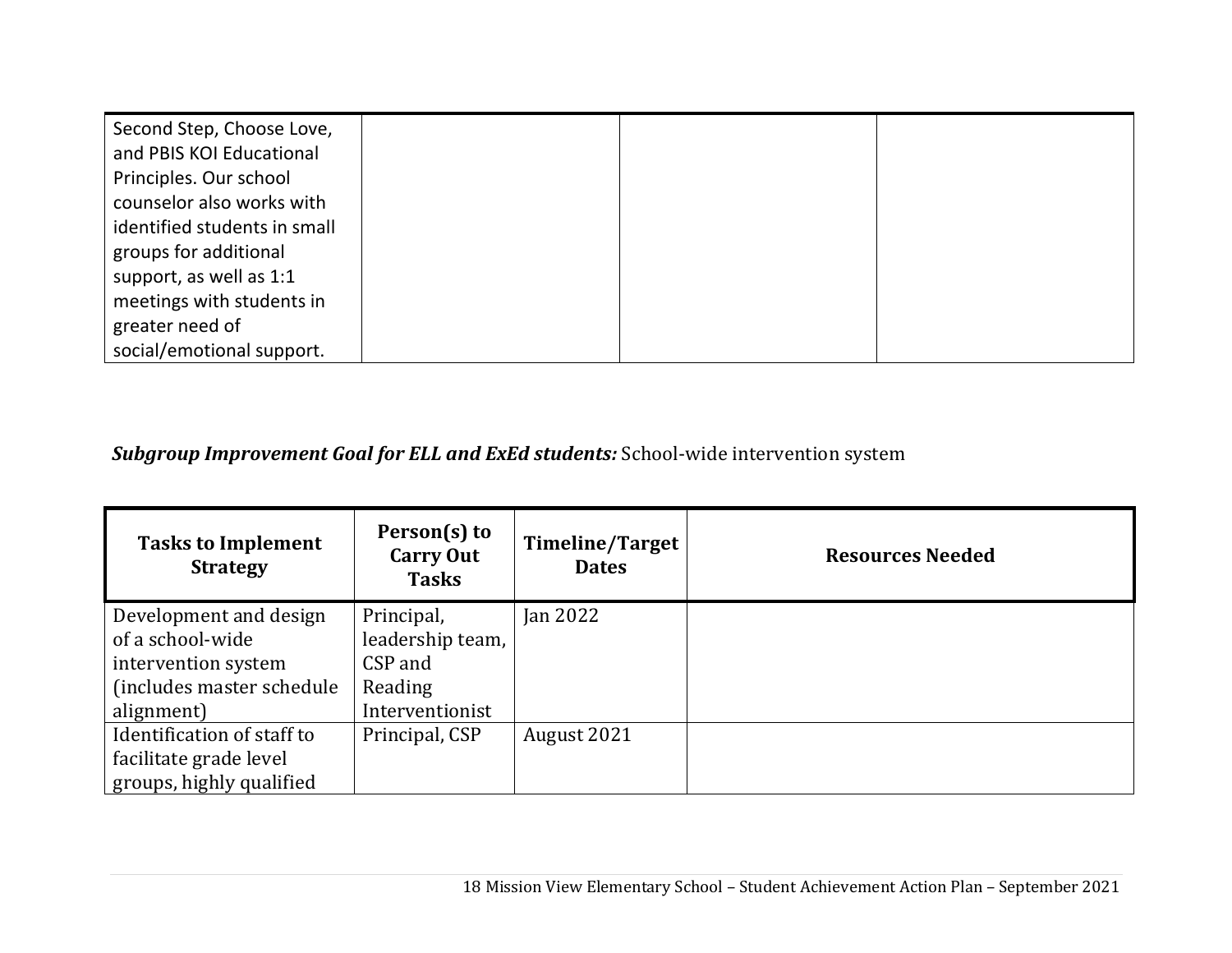| staff to work with at-risk<br>groups.                                                                          |                                                                                                                     |                                        |                           |
|----------------------------------------------------------------------------------------------------------------|---------------------------------------------------------------------------------------------------------------------|----------------------------------------|---------------------------|
| <b>Tasks to Monitor,</b><br><b>Assess, and Adjust</b>                                                          | Person(s) to<br><b>Carry Out</b><br><b>Tasks</b>                                                                    | <b>Timeline/Target</b><br><b>Dates</b> | <b>Resources Needed</b>   |
| Professional development<br>to support interventions.                                                          | Principal, CSP,<br><b>MTSSF</b>                                                                                     | Ongoing<br>throughout the<br>year      |                           |
| Analysis of academic data<br>to identify students for<br>interventions, create goals,<br>and progress monitor. | Principal, CSP,<br>MTSSF, CTT                                                                                       | Ongoing<br>throughout the<br>year      | Benchmark Data, SCA Data, |
| Development of a progress<br>monitoring tool for<br>specific subjects, content,<br>and grade levels.           | Principal, CSP                                                                                                      | Ongoing<br>throughout the<br>year      | Progress monitoring tools |
| Development of action<br>plans based on weekly<br>student data.                                                | <b>Teachers</b>                                                                                                     | Ongoing<br>throughout the<br>year      |                           |
| <b>Monthly MTSS Team</b><br>Meeting to monitor<br>intervention progress                                        | Principal,<br>Reading<br>Interventionists,<br>Ex Ed Resource<br>Teacher,<br>Teachers,<br>Counselor,<br><b>MTSSF</b> | Ongoing<br>throughout the<br>year      | <b>Student Data</b>       |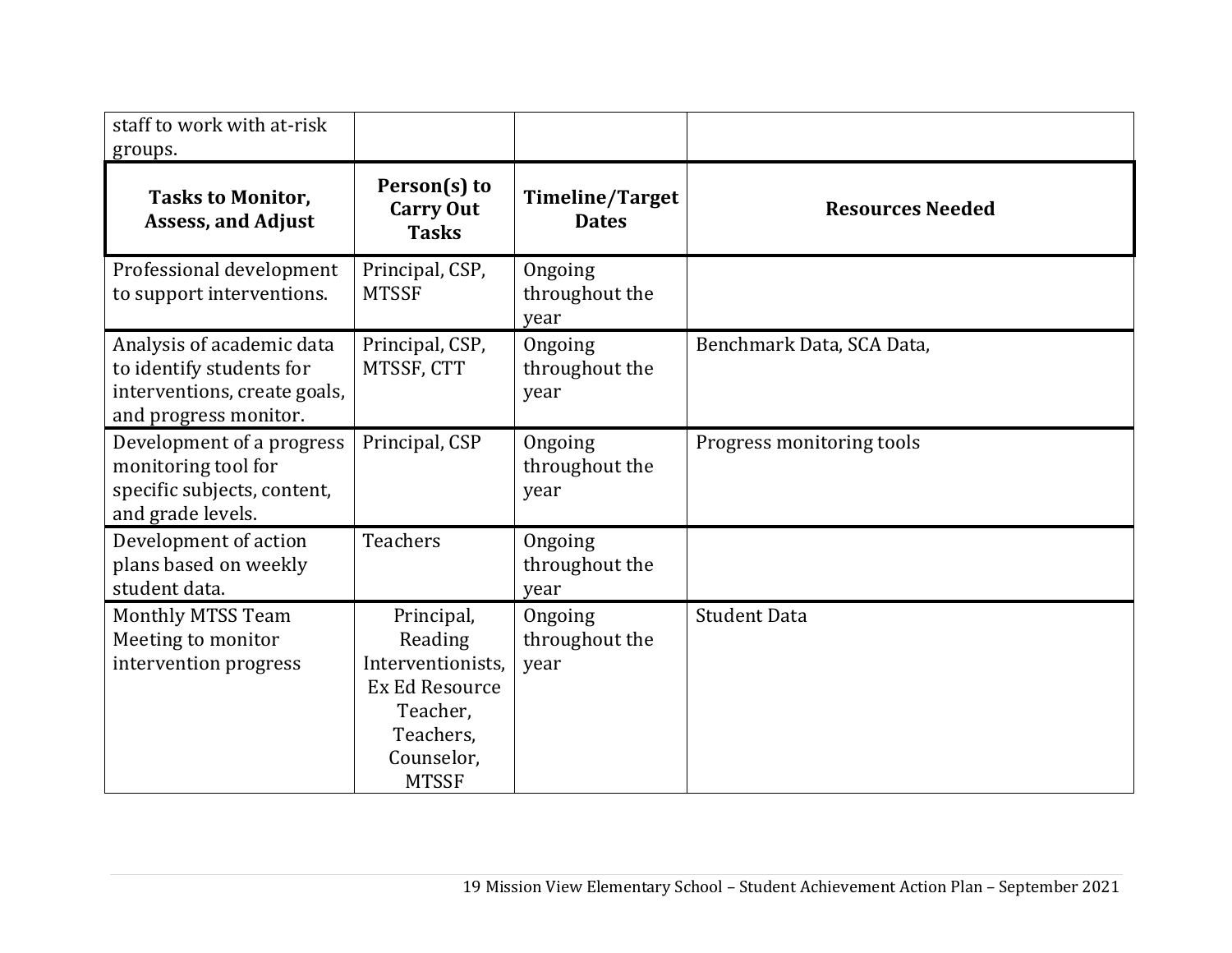| Teachers use curriculum     | Principal,      | Ongoing        | <b>SPARKS Framework and Curriculum</b> |
|-----------------------------|-----------------|----------------|----------------------------------------|
| maps aligned with the       | CSP and         | throughout the |                                        |
| adopted curriculum and      | <b>Teachers</b> | year           |                                        |
| implement the S.P.A.R.K.S.  |                 |                |                                        |
| (TUSD/Universal Design      |                 |                |                                        |
| for Learning) strategies.   |                 |                |                                        |
| These instructional         |                 |                |                                        |
| strategies include project- |                 |                |                                        |
| based learning, inquiry     |                 |                |                                        |
| learning, opportunities for |                 |                |                                        |
| student dialogue, and       |                 |                |                                        |
| opportunities for students  |                 |                |                                        |
| to voice opinion and ideas  |                 |                |                                        |
| to challenge students to    |                 |                |                                        |
| think critically and deeply |                 |                |                                        |
| (SPARKS: Student-           |                 |                |                                        |
| centered, Positive          |                 |                |                                        |
| Learning, Academic          |                 |                |                                        |
| development, Rigorous,      |                 |                |                                        |
| Knowledge co-creation,      |                 |                |                                        |
| Social Justice).            |                 |                |                                        |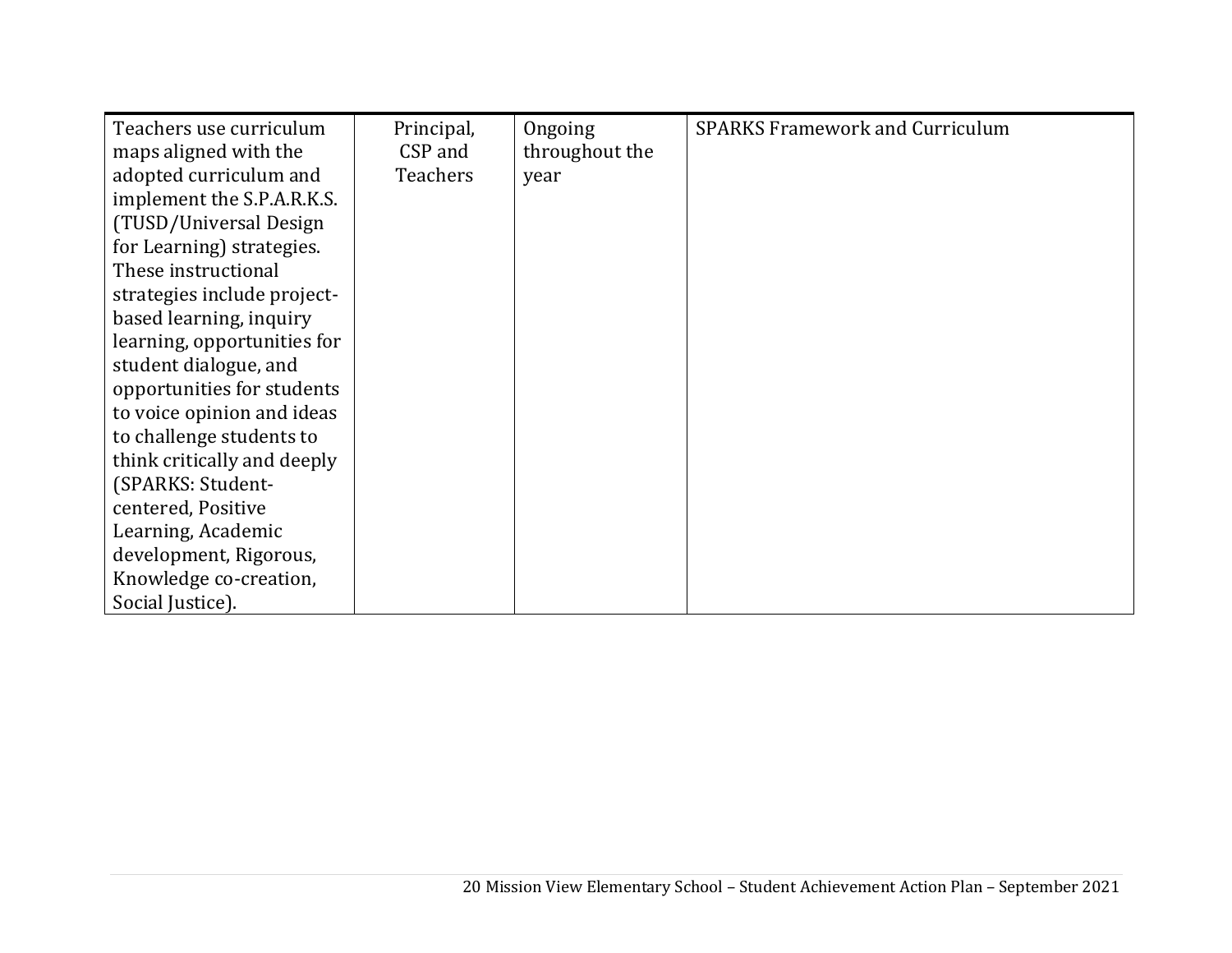## **5. Progress Monitoring**

During the 2021-2022 School Year, TUSD is strategically utilizing short cycle assessments from the following curricular adoptions: *Benchmark Advance, Eureka,* and *IXL*. These assessments are expected to be implemented at designated sites.

Short cycle assessments are designed to provide teachers with immediate feedback on students' performance towards standards mastery during the instructional cycle. By having set timeframes for providing short cycle assessments, teachers can engage in meaningful dialogue using actionable data during PLC/CTTs regarding students' growth and performance over time, and plan instruction to ensure students are on target to meet grade level standards. The schedule below shows the points at which the short cycle assessments take place.

| 2nd Grade               | 3rd Grade               | 4 <sup>th</sup> Grade   | 5 <sup>th</sup> Grade   |
|-------------------------|-------------------------|-------------------------|-------------------------|
| <b>Benchmark</b>        | <b>Benchmark</b>        | <b>Benchmark</b>        | <b>Benchmark</b>        |
| Advanced:               | <b>Advanced:</b>        | <b>Advanced:</b>        | <b>Advanced:</b>        |
| Unit $1:$ by Sept. 24th | Unit $1:$ by Sept. 10th | Unit $1:$ by Sept. 10th | Unit 1 : by Sept. 10th  |
| Unit 2: by Oct. 7th     | Unit 2: by Oct. 1st     | Unit 2: by Oct. 1st     | Unit 2: by Oct. 1st     |
| Unit 3: by Oct. 29th    | Unit 3: by Oct. 29th    | Unit 3: by Oct. 29th    | Unit 3: by Oct. 29th    |
| Unit 4: by Nov. 19th    | Unit 4: by Nov. 19th    | Unit 4: by Nov. 19th    | Unit 4: by Nov. 19th    |
| Unit 5: by Dec. 10th    | Unit 5: by Dec. 10th    | Unit 5: by Dec. 10th    | Unit 5: by Dec. 10th    |
| Unit 6: by Jan. 14th    | Unit 6: by Jan. 14th    | Unit 6: by Jan. 14th    | Unit 6: by Jan. 14th    |
| Unit 7: by Feb. 4th     | Unit 7: by Feb. 4th     | Unit 7: by Feb. 4th     | Unit 7: by Feb. 4th     |
| Unit 8: by March 4th    | Unit 8: by March 4th    | Unit 8: by March 4th    | Unit 8: by March 4th    |
|                         | Unit 9: by April 1st    | Unit 9: by April 1st    | Unit 9: by April 1st    |
| Unit 9: by April 1st    | (optional)              | (optional)              | (optional)              |
| (optional)              | Unit 10: by May 13th    | Unit 10: by May 13th    | Unit 10: by May 13th    |
| Unit 10: by May 13th    |                         |                         |                         |
|                         |                         |                         |                         |
| <b>2nd Grade Eureka</b> | <b>3rd Grade Eureka</b> | 4th Grade Eureka        | <b>5th Grade Eureka</b> |
| Math:                   | Math:                   | Math:                   | Math:                   |
| Module 1: by Aug.       | Module 1: by Aug.       | Module 1: by Aug.       | Module 1: by Aug.       |
| 18th                    | 27 <sub>th</sub>        | 27th                    | 20 <sub>th</sub>        |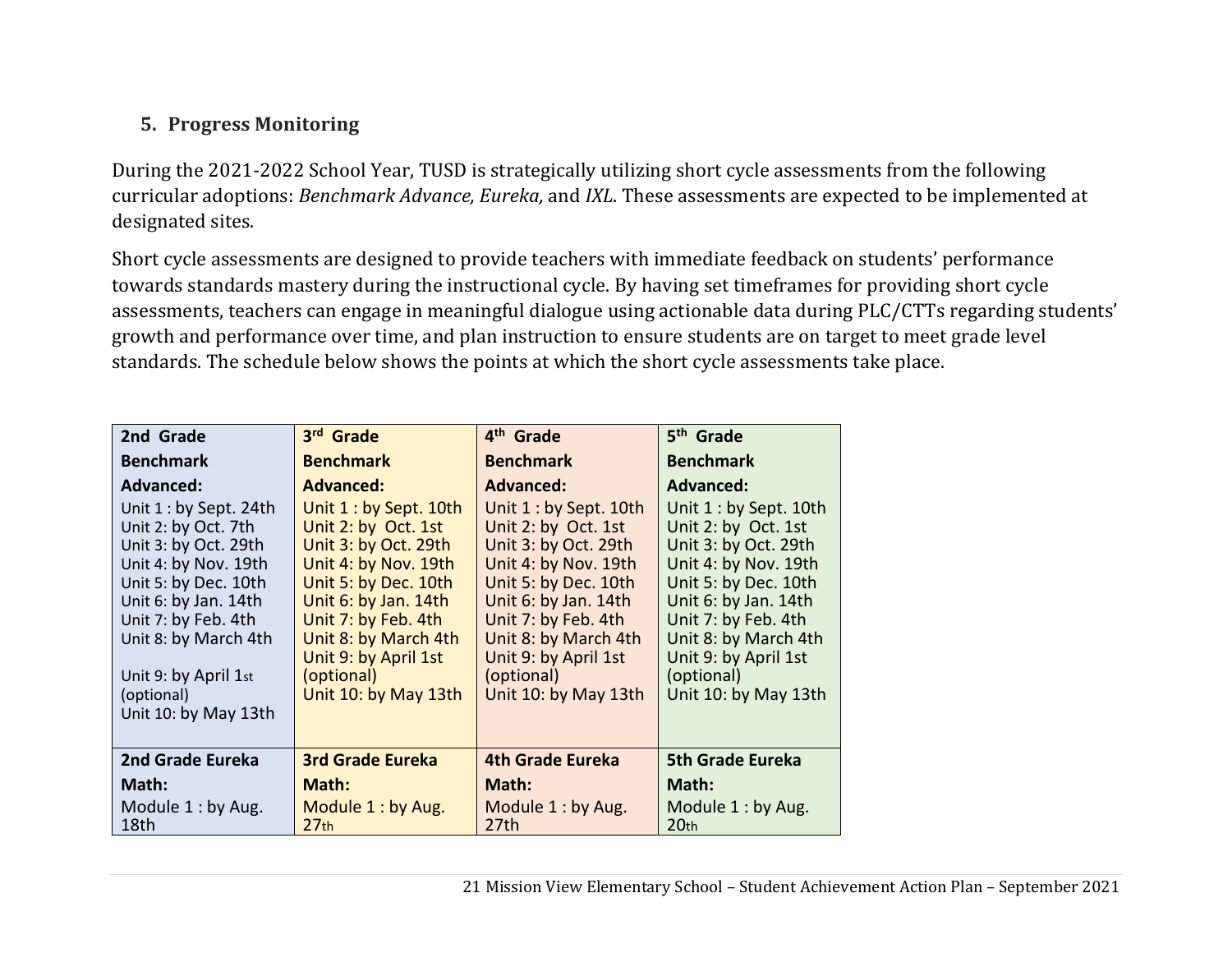| Module 2: by Aug.<br>27th<br>Module 3: by Sept.<br>24th<br>Module 4: by Nov.<br>19th<br>Module 5: by Jan.<br>21st<br>Module 6: by Feb.<br>18th<br>Module 7: by April<br>14th (optional)<br>Module 8: by May<br>13th                                       | Module 2: by Sept.<br>21st<br>Module 3: by<br>Nov.12th<br>Module 4: by Jan. 7th<br>Module 5: by Feb.<br>11th<br>Module 6: by April 1st<br>(optional)<br>Module 7: by May<br>7th | Module 2: by Sept.<br>17th<br>Module 3: by Oct.<br>22 <sub>nd</sub><br>Module 5: by Jan<br>21st<br>Module 6: by March<br>10th<br>Module 4: by April<br>22nd (optional)<br>Module 7: by May<br>20th | Module 2: by Oct. 1st<br>Module 3: by Nov.<br>19th<br>Module 4: by Jan.<br>14 <sub>th</sub><br>Module 5: by March<br>10th<br>Module 6: by April<br>22nd (optional) |  |
|-----------------------------------------------------------------------------------------------------------------------------------------------------------------------------------------------------------------------------------------------------------|---------------------------------------------------------------------------------------------------------------------------------------------------------------------------------|----------------------------------------------------------------------------------------------------------------------------------------------------------------------------------------------------|--------------------------------------------------------------------------------------------------------------------------------------------------------------------|--|
| 6-11 IXL Continuous Diagnostic Assessments:<br>Window #1: Aug. $16 - 27$<br>Window #2: Sept. $13 - 24$<br>Window #3: Oct. 25 - Nov. 5<br>Window #4: Dec. $1 - 14$<br>Window #5: Jan. $18 - 28$<br>Window #6: Feb. 28 - Mar. 10<br>Window #7: May $2 - 13$ |                                                                                                                                                                                 |                                                                                                                                                                                                    |                                                                                                                                                                    |  |

#### **Next Steps**

### **Project Elevate and TUSD Goals for Short Cycle Assessment**

Project Elevate is a two-year program of structured support to improve teaching and learning which results in significant student academic gains. The support is focused in three areas: (1) Talent Management: to develop a comprehensive system to support an environment or effective recruitment, on-going support, and retention; (2) Culture: to cultivate a strong culture where high expectations for all learners are evident and embraced by school; and (3) Instructional Infrastructure: to implement high quality curriculum and instruction, including an observation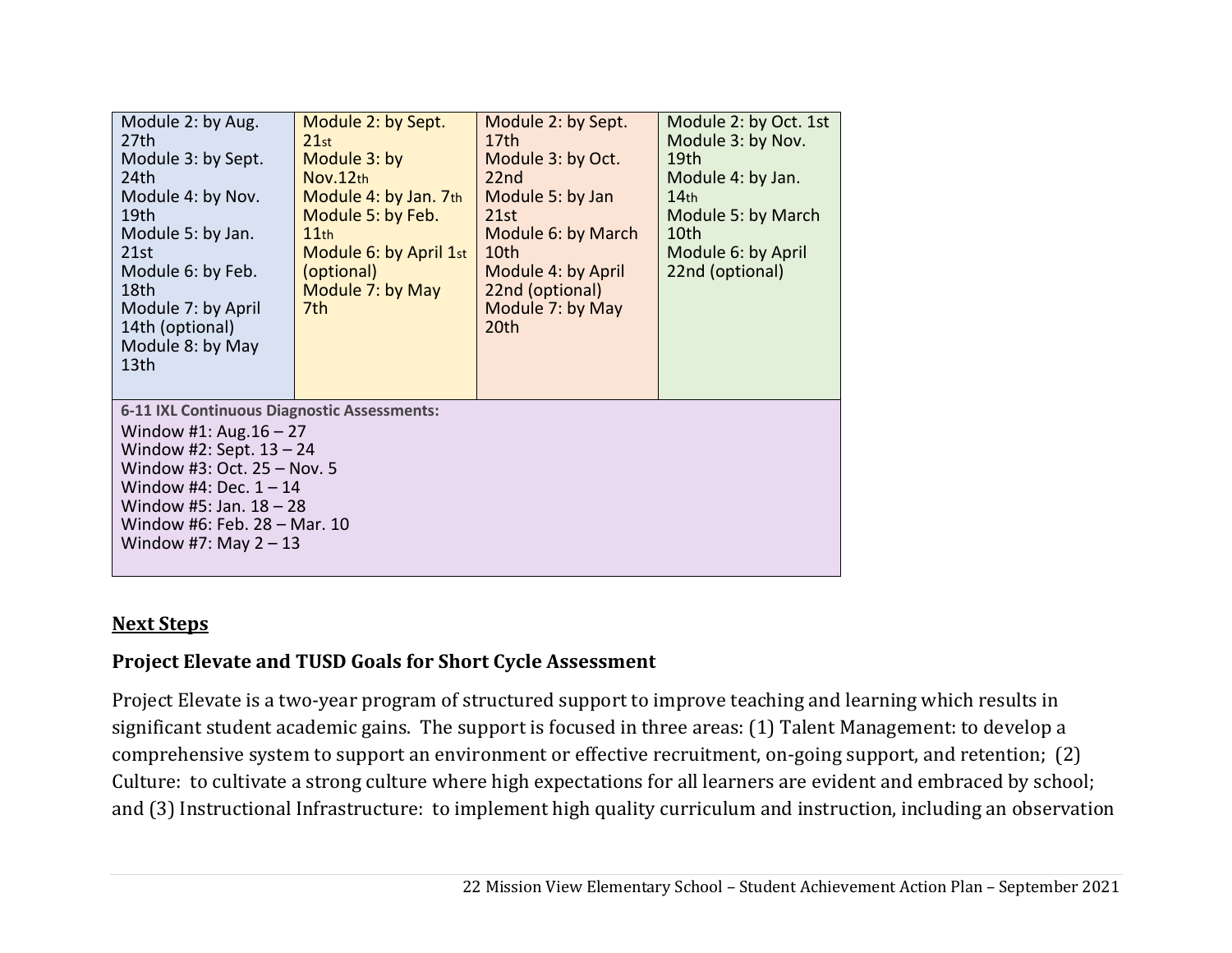and feedback system and a cohesive assessment system focused on data driven decision making and data driven instruction.

This program is sponsored by the Arizona Department of Education and will provide ongoing mentoring for the principal, professional learning for the site's leadership team, and collaboration with district leadership. The Shortterm goals are:

- Develop equitable instructional infrastructure that includes high-quality curriculum and instruction, observation and feedback, and a cohesive assessment system focused on data driven instruction
- Improve culture of equity, learning and high expectations for all
- Establish effective talent management systems

The long-term goals are:

- Improve equity-focused leadership competencies
- Improve teacher practices
- Achieve significant gains in student achievement
- Reduce achievement gaps between student subgroups
- Sustain highly effective equitable LEA and school systems

TUSD's D and F rated schools will participate in Project Elevate, beginning in the SY 2021-22. Concurrently, these 18 schools have shifted their assessment protocol to administer short cycle assessments to be more responsive to 'in the moment' instructional practices. This shift away from deficit-oriented strategies such as benchmark testing toward authentic, formative assessments will improve student learning. TUSD's goals in collaboration with Project Elevate are:

• To transform assessments districtwide to an ongoing formative cycle that teachers are in control of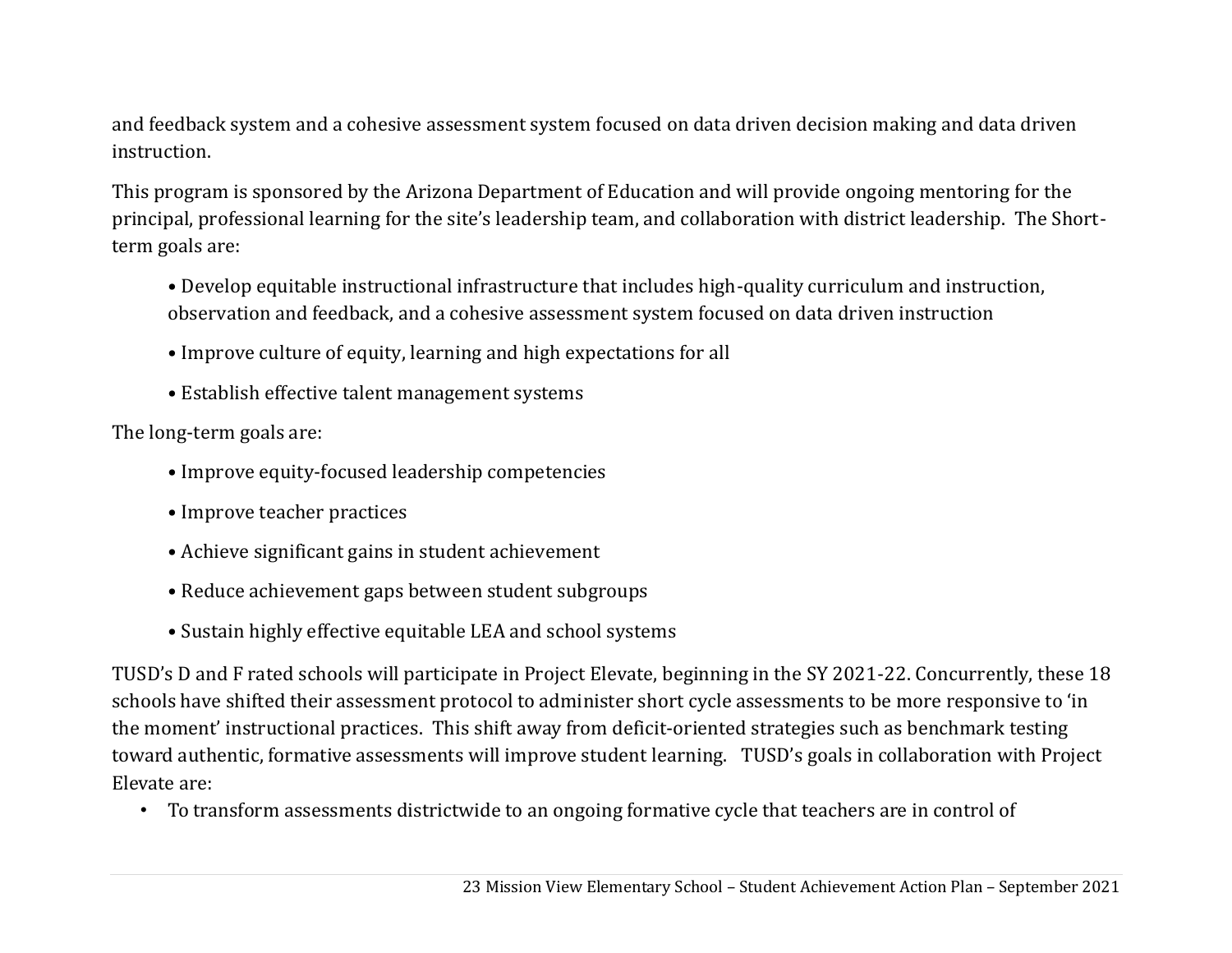- To utilize assessments as a strategy for learning rather than of learning.
- To shift current assessment and instructional practices for Project Elevate schools to a formative assessment model.
- To utilize short-cycle assessments with Project Elevate